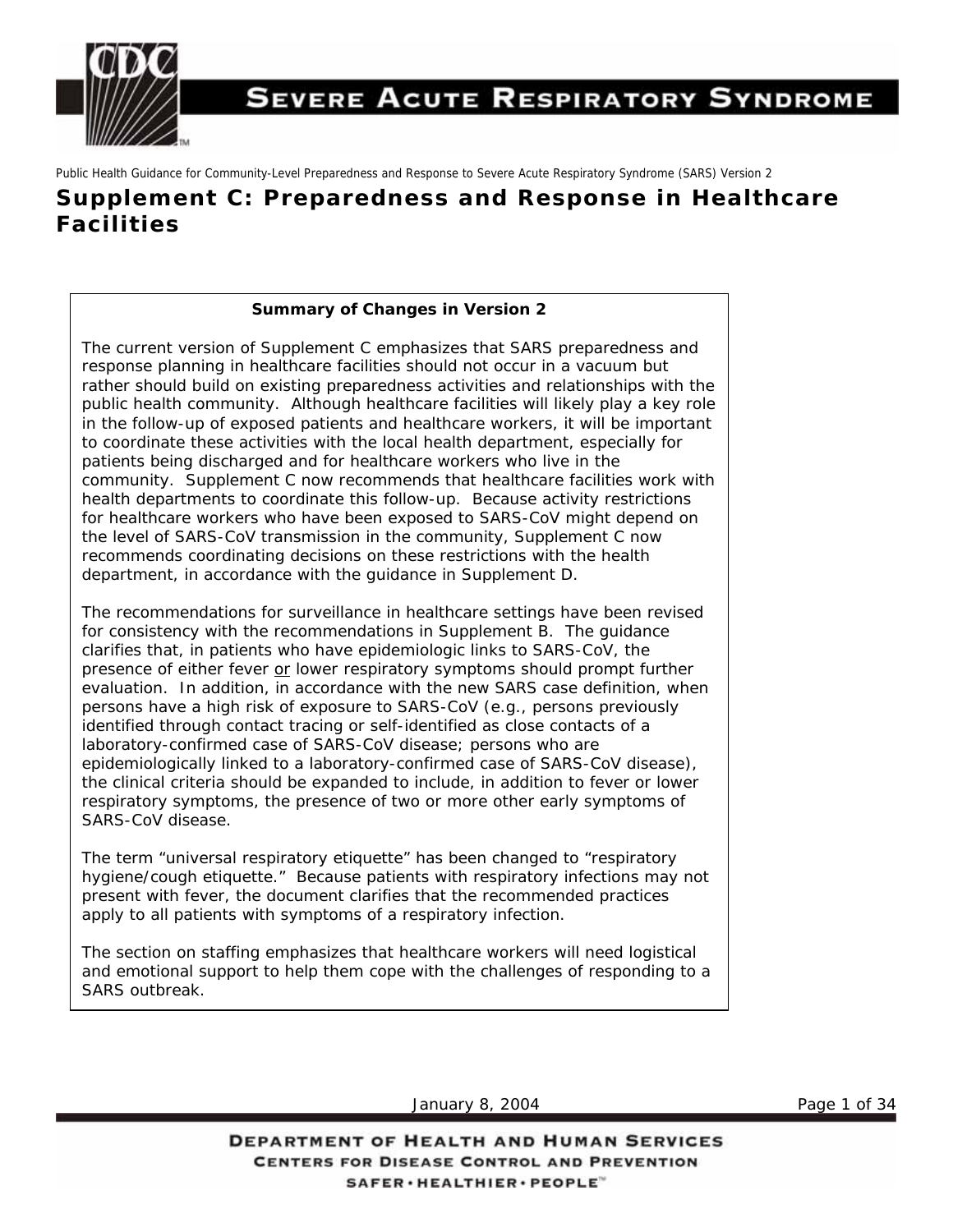#### **Contents**

- I. Rationale and Goals
- II. Lessons Learned
- III. Preparedness Planning for Healthcare Facilities
- IV. Recommended Preparedness and Response Activities in Healthcare Facilities
	- A. Surveillance and triage
	- B. Clinical evaluation of patients
	- C. Infection control and respiratory hygiene/cough etiquette
	- D. Patient placement, isolation, and cohorting
	- E. Engineering and environmental controls
	- F. Exposure reporting and evaluation
	- G. Staffing needs and personnel policies
	- H. Access controls
	- I. Supplies and equipment
	- J. Communication and reporting
- V. Community Healthcare Delivery Issues

#### References

- Appendix C1: Matrices for SARS Response Healthcare Facilities
	- Matrix 1. Recommendations for Inpatient Facilities and Emergency Departments
	- Matrix 2. Recommendations for Outpatient Facilities/Areas
	- Matrix 3. Recommendations for Long Term Care Facilities
- Appendix C2: Checklist for SARS Preparedness in Healthcare Facilities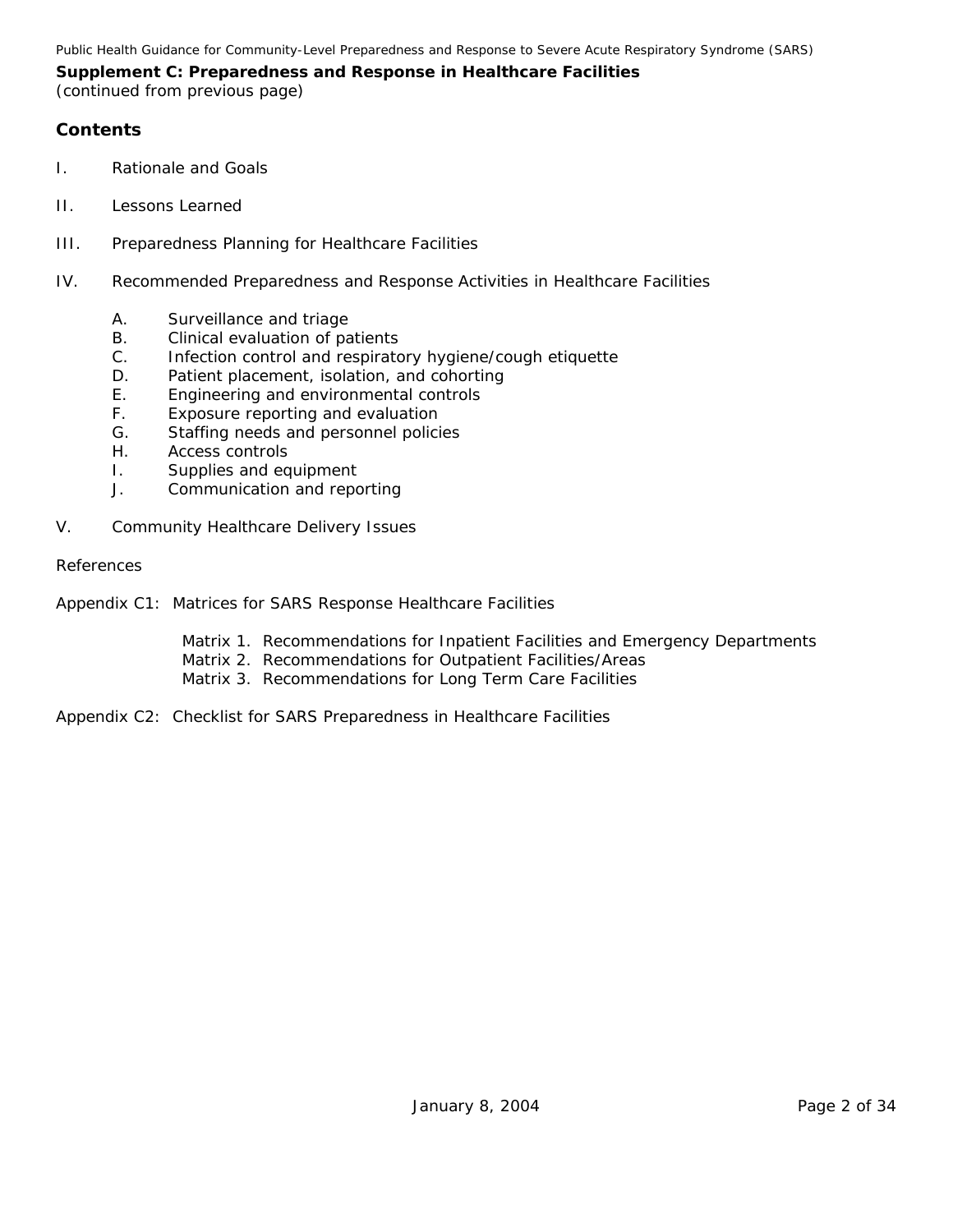### **Preparedness and Response in Healthcare Facilities**

#### *Goals*

- Rapidly identify and isolate all potential SARS patients.
- Implement infection control practices and contact tracing to interrupt SARS-CoV transmission.
- Ensure rapid communication within healthcare facilities and between healthcare facilities and health departments.

#### *Key concepts*

- Rapid decision making and implementation of control strategies are essential to limiting the spread of SARS-CoV.
- Significant transmission of SARS-CoV occurs in hospitals and other healthcare settings.
- Healthcare workers, patients, and visitors can propagate and disseminate infection within and outside healthcare facilities.
- SARS-CoV transmission occurs primarily during unprotected exposures to unrecognized cases in both inpatient and outpatient settings.
- SARS-CoV transmission occurs primarily through large respiratory droplets and closecontact exposures (probably including fomites).
- SARS-CoV transmission may also occur through small-particle aerosols, especially during aerosol-generating procedures.
- Strict adherence to appropriate infection control practices, including use of personal protective equipment, is very effective in preventing transmission.

#### *Priority activities*

- Organize a planning committee to develop an institutional preparedness and response plan and a clear decision-making structure.
- Develop surveillance, screening, and evaluation strategies for various levels of SARS-CoV transmission.
- Develop plans to rapidly implement effective infection control measures and contacttracing procedures.
- Determine the current availability of infrastructure and resources to care for SARS patients and strategies for meeting increasing demands.
- Develop strategies to meet staffing needs for SARS patient care and management.
- Develop strategies to communicate with staff, patients, the health department, and the public.
- Develop strategies to educate staff and patients about SARS and SARS control measures.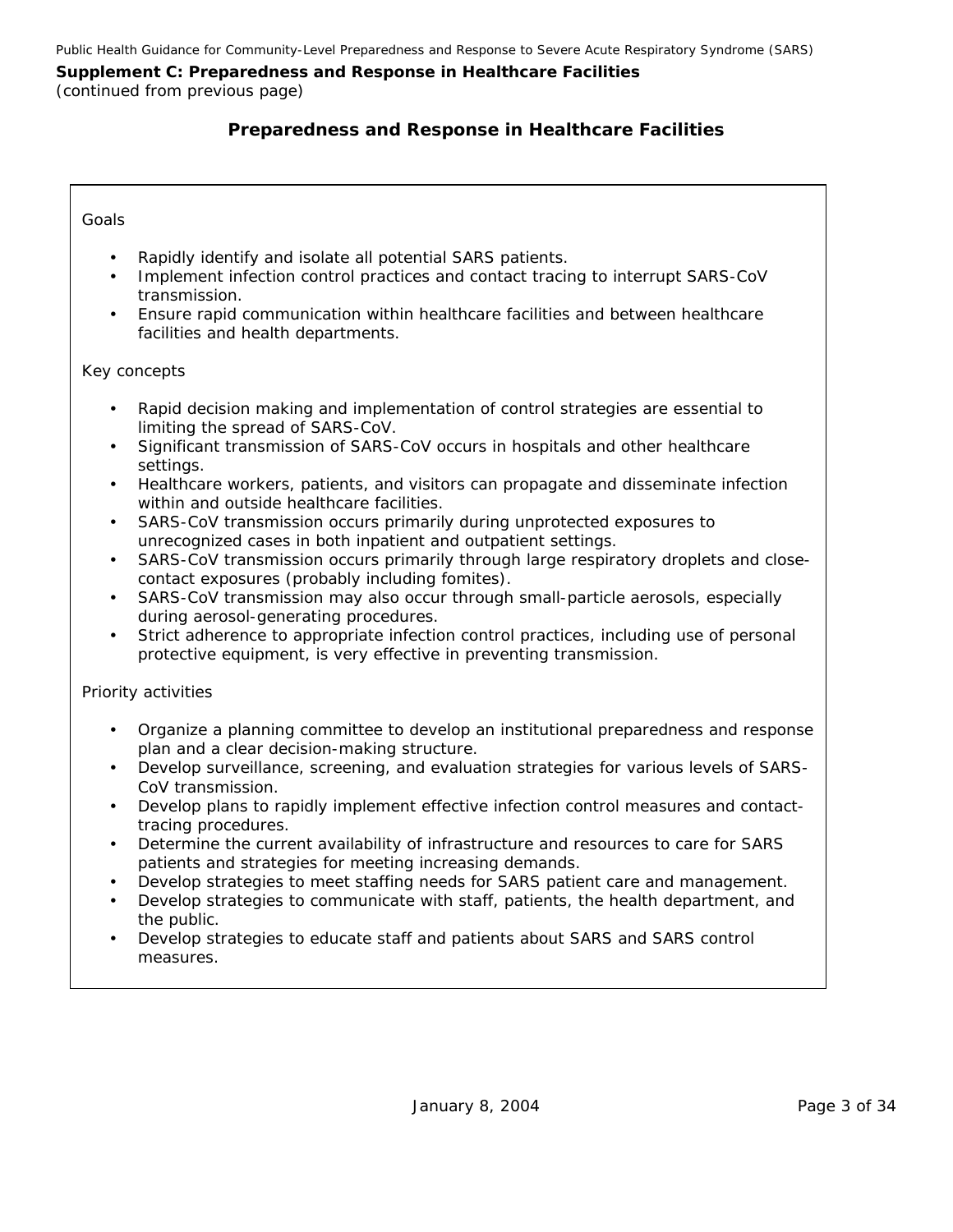## **I. Rationale and Goals**

Transmission of SARS-CoV in healthcare facilities was a major factor in the spread of SARS during the 2003 global epidemic. In areas with extensive outbreaks, the virus spread most readily among hospital workers caring for SARS patients, other patients, and visitors. In Toronto, 77% of the patients in the first phase of the outbreak were infected in the hospital setting, and half of all SARS cases in Toronto were in healthcare workers (Booth 2003). Even in Hong Kong, where there was significant community transmission, 21% of all SARS cases occurred in healthcare workers (Ho 2003). Factors that likely contribute to the disproportionate rate of transmission in healthcare settings include: 1) a higher virus titer in respiratory secretions during the second week of illness when patients are likely to be hospitalized (Peiris 2003), 2) use of ventilators, nebulizers, endotracheal intubation, and other droplet- and aerosolgenerating devices and procedures, and 3) frequent exposures of workers to patients, their secretions, and potentially contaminated environments (Varia 2003).

The large number of hospital personnel who contracted SARS-CoV disease demonstrates the importance of early detection, infection control, and contact tracing in limiting the spread of disease. In every region in which major outbreaks were reported, a substantial proportion of cases resulted from delays in clinical recognition and isolation of patients. SARS-CoV was also transmitted by infected visitors and by hospitalized patients with other medical conditions that masked the symptoms of SARS (Varia 2003). Case recognition and implementation of appropriate precautions greatly reduced the risks of SARS-CoV transmission. However, even with appropriate precautions, there were isolated reports of transmission to healthcare workers in the settings of aerosol-producing procedures and lapses in infection control technique (CDC 2003).

SARS-CoV transmission in a healthcare facility presents occupational and psychological challenges that, in the 2003 outbreaks, required heroic efforts to overcome. Experience also indicates, however, that early detection and isolation of cases, strict adherence to infection control precautions, and aggressive contact tracing and monitoring can minimize the impact of a SARS outbreak (Seto 2003). The success of these measures depends on exhaustive planning, clear communication, collaboration among disciplines, authoritative leadership, and provision of relevant support.

This Supplement provides recommendations for how to prepare for and respond to an introduction of SARS-CoV in a healthcare facility. It outlines basic response measures as well as the enhanced activities that may be needed to address larger outbreaks. **As preparedness and response activities for SARS are in many ways analogous to those required for other types of emergency and mass-casualty events, planning for SARS may only require integration of SARS-specific activities into existing preparedness plans and protocols**.

The goals of a preparedness and response plan in a healthcare facility are:

- Rapidly identify and isolate all potential SARS patients.
- Implement infection control practices and contract tracing to interrupt SARS-CoV transmission.
- Ensure rapid communication within healthcare facilities and between healthcare facilities and health departments.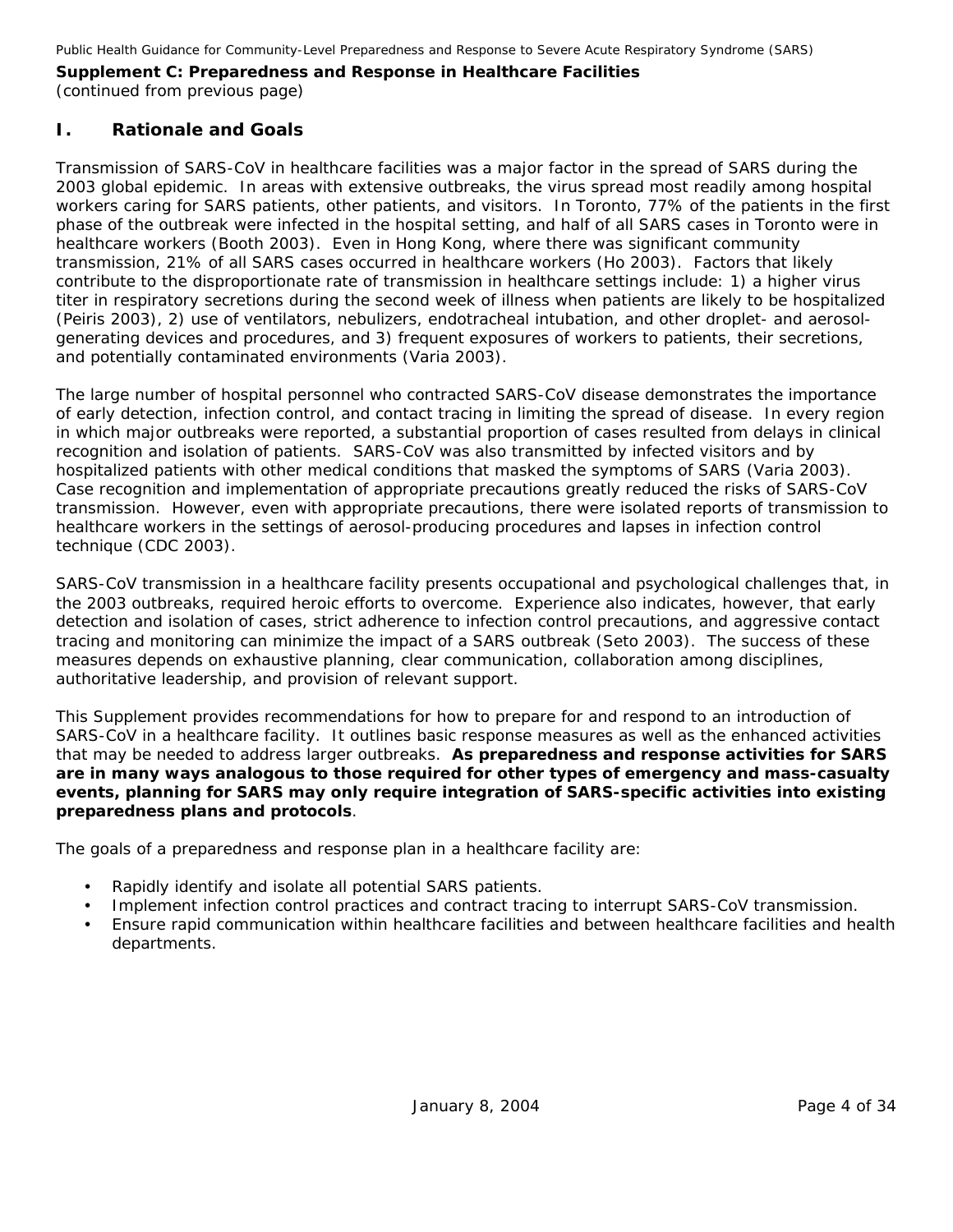### **II. Lessons Learned**

The following lessons from the global experience with SARS-CoV in healthcare settings have been considered in developing this document:

- Strict adherence to contact and droplet precautions, along with eye protection, seems to prevent SARS-CoV transmission in most instances. Airborne precautions may provide additional protection in some instances.
- Undetected cases of SARS-CoV disease in staff, patients, and visitors contribute to rapid spread of the virus.
- y Optimal control efforts require continuous analysis of the dynamics of SARS-CoV transmission in the facility and the community.
- A response to SARS can strain the resources and capacity of a healthcare facility.
- The social and psychological impact of SARS can be substantial, both during and after an outbreak.
- The most effective systems for controlling a nosocomial outbreak are those that are developed and tested before an outbreak occurs.
- Communication needs can overwhelm and paralyze response capacity; good information management strategies are essential to an efficient and effective response.

## **III. Preparedness Planning for Healthcare Facilities**

All U.S. healthcare facilities need to be prepared for the rapid pace and dynamic features of a SARS outbreak. All hospitals should be equipped and ready to care for a limited number of SARS patients as part of routine operations and also to care for a larger number of patients in the context of escalating transmission. Plans should outline the administrative, environmental, and communication measures and the individual work practices required to detect the introduction of SARS-CoV, prevent its spread, and manage the impact on the facility and the staff.

This document details planning issues that should be addressed in preparing for potential SARS outbreaks. It will be important for planning committees to consider the logistics of both basic and enhanced control measures. Section IV: Recommended Preparedness and Response Activities in Healthcare Facilities, below, details activities that should be discussed by a planning committee. The response matrices in Appendix C1 provide specific recommendations on implementing these measures.

Ideally, SARS planning will not occur in a vacuum but will build on existing preparedness and response plans for bioterrorism or other infectious disease emergencies and will be addressed by the same groups responsible for developing those plans.

**Objective 1:** Develop a planning and decision-making structure that ensures the capacity of the healthcare facility to detect and respond effectively to SARS.

- Designate an internal, multidisciplinary planning committee with responsibility for SARS preparedness and response. Select persons with decision-making authority and appropriate technical expertise, and include representatives from all potentially affected groups. An existing preparedness team with appropriate membership (e.g., bioterrorism response) could take on this role.
- Identify a local or state health department staff member who will serve as liaison for SARS preparedness planning and response. If possible, include this person on the planning committee.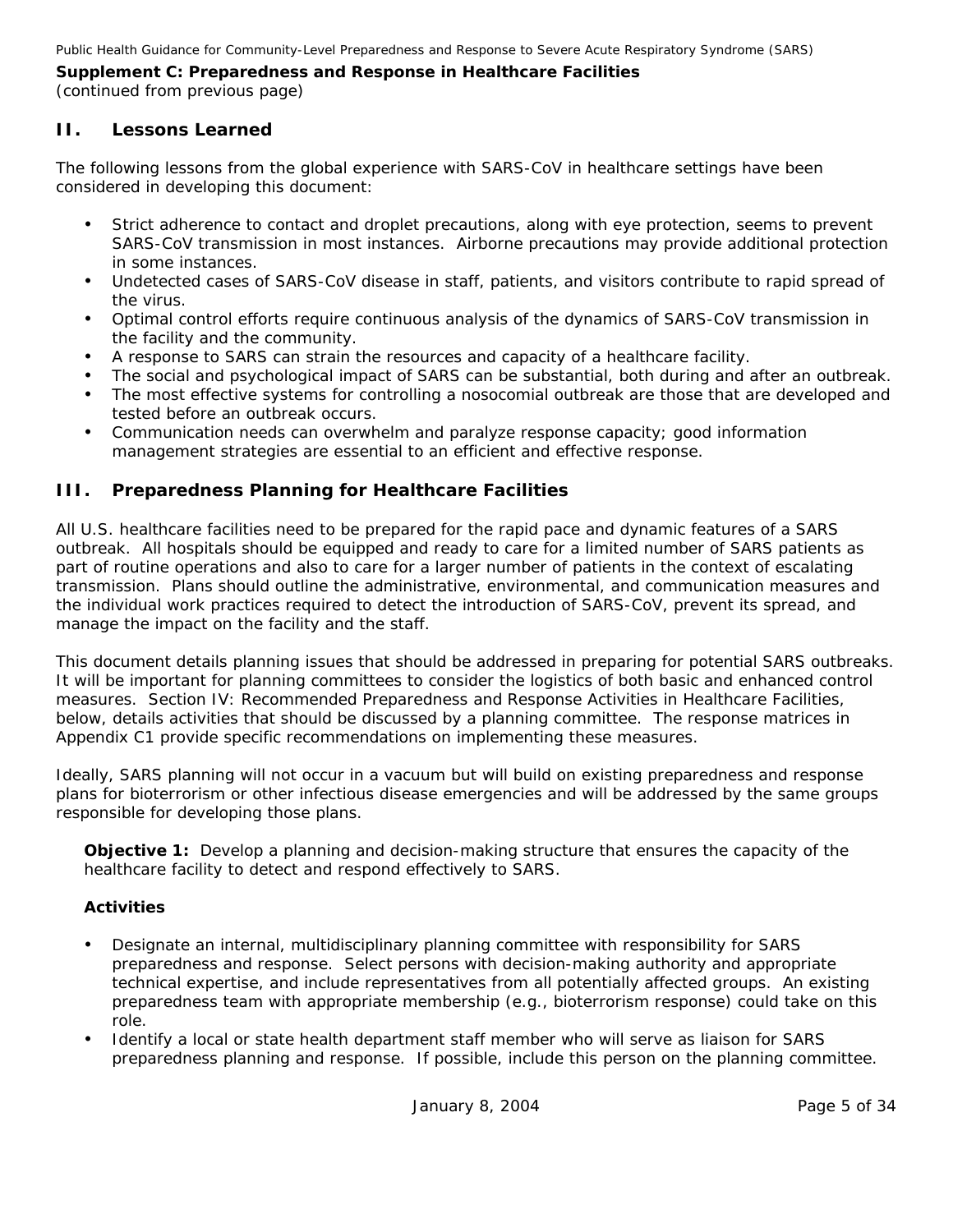Public Health Guidance for Community-Level Preparedness and Response to Severe Acute Respiratory Syndrome (SARS)

## **Supplement C: Preparedness and Response in Healthcare Facilities**

(continued from previous page)

- Identify a SARS coordinator to direct planning and response efforts and serve as the facility's point of contact for communication internally (i.e., in the facility and/or healthcare system) and externally (i.e., to public health agencies, other healthcare facilities, law enforcement agencies, media, and other partners).
- Consider including representatives from the following groups on the planning committee:
	- o Administration/senior management (including fiscal officer)
	- o Infection control/hospital epidemiology
	- o Hospital disaster/emergency coordinator
	- o Engineering/physical plant/industrial hygiene/institutional safety
	- o Nursing administration
	- o Medical staff (including outpatient areas)
	- o Intensive-care unit
	- o Emergency department
	- o Laboratory services
	- o Respiratory therapy
	- o Environmental services (housekeeping, laundry)
	- o Public relations
	- o Security
	- o Materials management
	- o Education/training/staff development
	- o Occupational health
	- o Diagnostic imaging
	- Consider including representatives from the following areas as adjunct members to provide additional expertise and support:
		- o Infectious diseases
		- o Mental health
		- o Risk management
		- o Labor and unions
		- o Human resources
		- o Pharmacy
		- o Emergency medical technicians ("first responders")
		- o Social work
		- o Director of house staff/fellowship and other training programs
		- o Pulmonary medicine
		- o Pathology
		- o Local law enforcement

**Objective 2:** Develop a written SARS preparedness and response plan.

- Develop a written plan that considers/accounts for each of the topics addressed in the box below and in Section IV: Components of Preparedness and Response in Healthcare Facilities.
- Ideally, the logistics of both basic and enhanced measures (see Core Document, III.B) should be discussed in advance of a SARS outbreak.
- Formulate written policies and work practices to ensure the prompt triage, identification, and management of possible SARS patients while minimizing the risk of transmission to other patients, personnel, and visitors.
- Devise a system for periodic review and updating of the plan as indicated.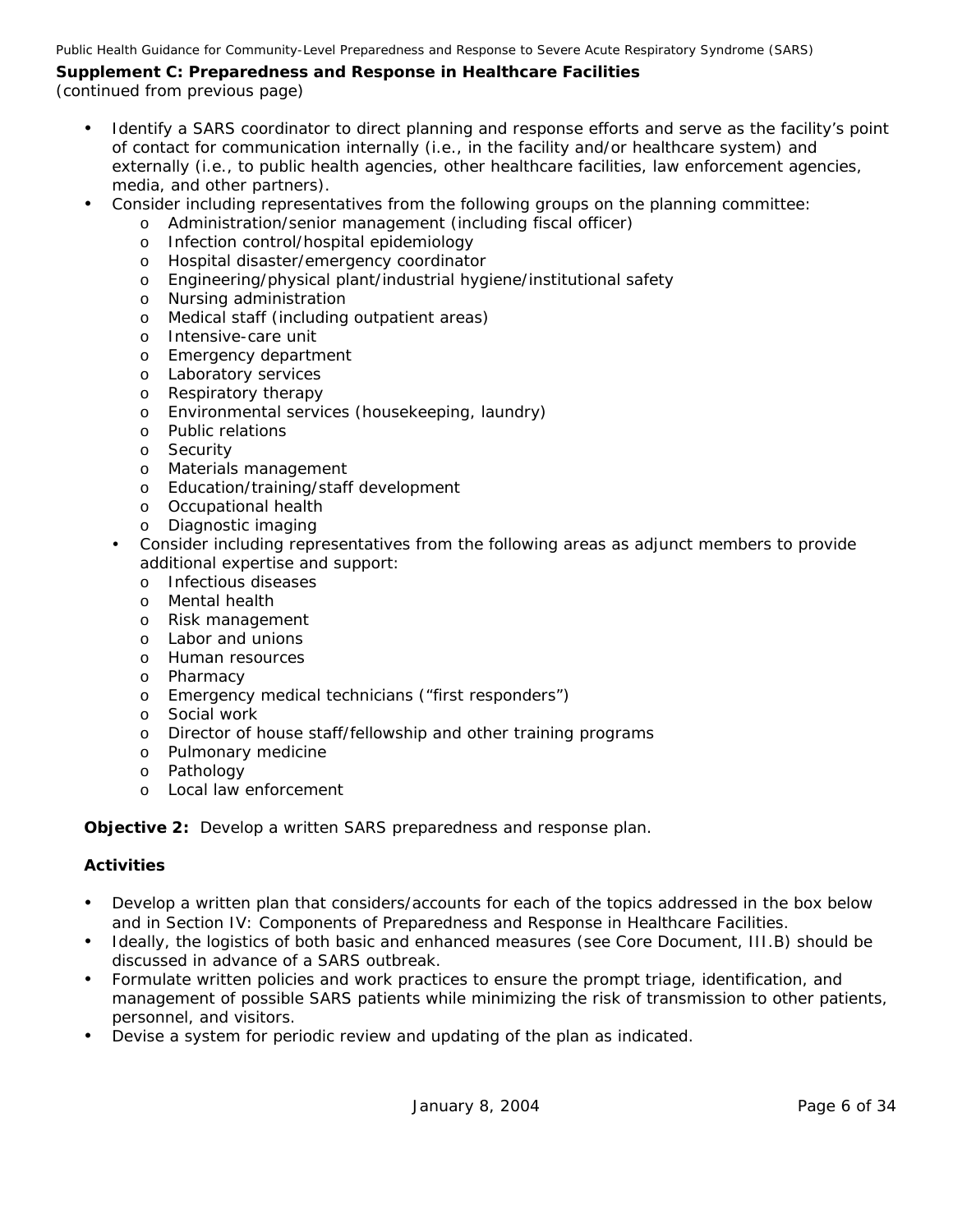**Objective 3:** Assess the capacity of the facility to respond to SARS.

#### **Activities**

- Consider using simulations ("table top" or other exercises) to test the facility's response capacities.
- Identify criteria and methods for measuring compliance with response measures (e.g., infection control practices, case reporting, patient placement, healthcare worker illness surveillance).
- Develop strategies to quickly correct deficiencies.

#### **IV. Recommended Preparedness and Response Activities in Healthcare Facilities**

## **Components of Preparedness and Response in Healthcare Facilities Surveillance and Triage Clinical Evaluation Infection Control and Respiratory Hygiene Patient Isolation and Cohorting Engineering and Environmental Controls Exposure Reporting and Evaluation Staffing Needs and Personnel Policies Hospital Access Controls Supplies and Equipment • Communication and Reporting**

#### *A. Surveillance and Triage*

As with any disease control effort, surveillance for cases of SARS-CoV disease is the basis for control. SARS case surveillance, including surveillance in healthcare facilities, is also discussed in Supplement B and in the SARS response matrices for healthcare facilities (Appendix C1). Some key surveillance activities specific to healthcare facilities are described below.

**Objective 1:** *In the absence of SARS-CoV transmission worldwide*, establish surveillance aimed at early detection of cases and clusters of severe unexplained respiratory infections (i.e., pneumonia) that might signal the re-emergence of SARS-CoV.

- Participate in surveillance activities to detect new cases of SARS-CoV disease, in accordance with public health guidelines (See Supplement B).
- Consider SARS-CoV disease in patients who require hospitalization for radiographically confirmed pneumonia or acute respiratory distress syndrome of unknown etiology and who have one of the following risk factors in the 10 days before illness onset: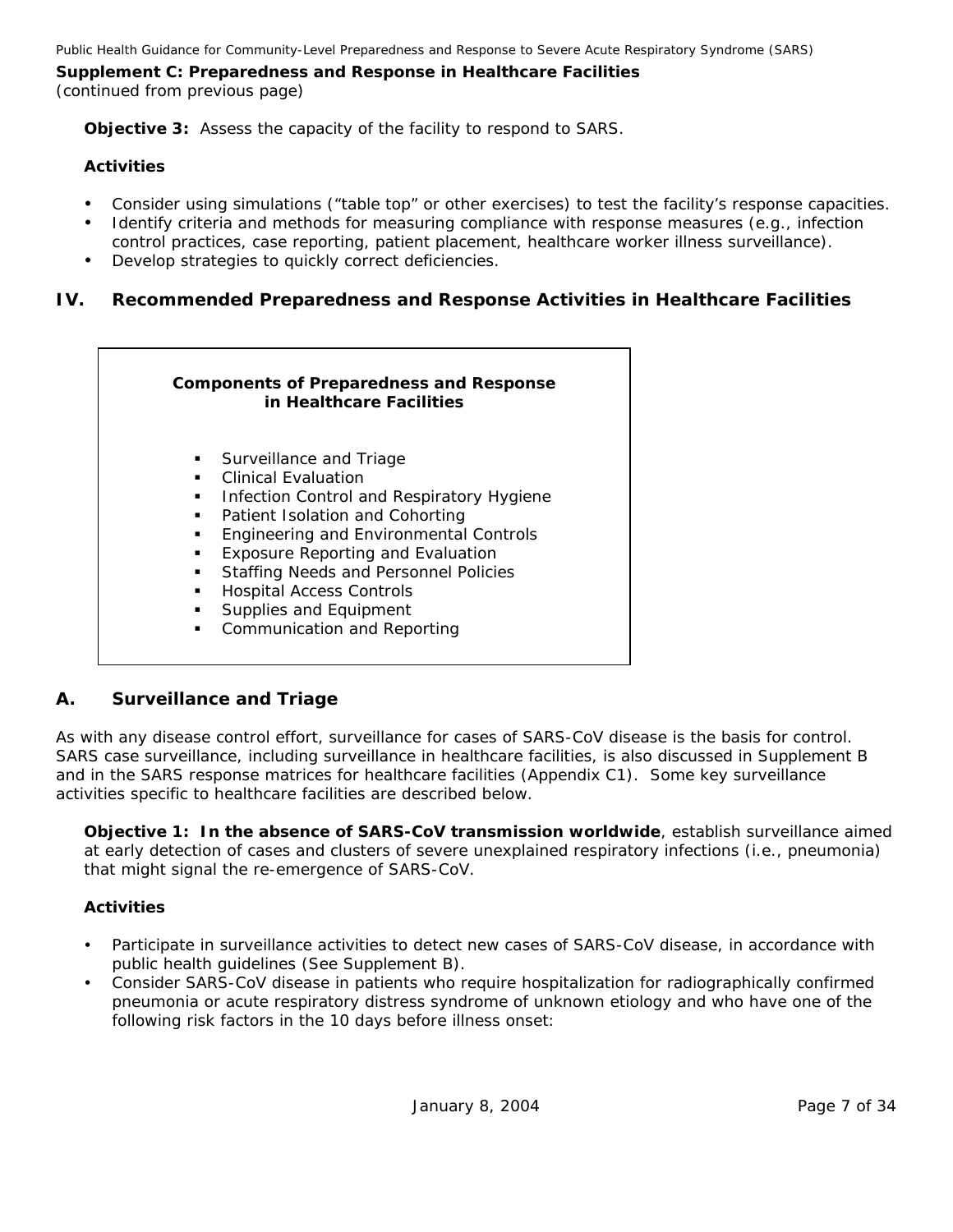Public Health Guidance for Community-Level Preparedness and Response to Severe Acute Respiratory Syndrome (SARS)

## **Supplement C: Preparedness and Response in Healthcare Facilities**

(continued from previous page)

- $\circ$  Travel to mainland China, Hong Kong, or Taiwan,<sup>[1](#page-7-0)</sup> or close contact<sup>[2](#page-7-1)</sup> with an ill person with a history of recent travel to one of these areas, *OR*
- o Employment in an occupation associated with a risk for SARS-CoV exposure (e.g., healthcare worker with direct patient contact; worker in a laboratory that contains live SARS-CoV), *OR*  Part of a cluster of cases of atypical pneumonia without an alternative diagnosis
- Be alert for clusters of pneumonia among two or more healthcare workers who work in the same facility.
- Post visual alerts (in appropriate languages) at the entrances to all outpatient facilities (emergency departments, physicians' offices, clinics) instructing patients to inform healthcare personnel of lower respiratory symptoms when they first register for care and to practice "respiratory hygiene/cough etiquette" precautions (detailed below).
- Ensure that clinicians know where and how to promptly report a potential SARS case to hospital and public health officials (See Supplement B).

**Objective 2**: **In the** *presence* **of person-to-person SARS-CoV transmission anywhere in the world**, establish surveillance to promptly identify and report all new U.S. cases of SARS-CoV disease in persons who present for evaluation at the facility.

#### **Basic Activities**

-

- Continue to implement case detection and reporting efforts as detailed above and in Supplement B.
- Develop a strategy and assign responsibility for regularly updating clinicians and intake and triage staff on the status of SARS-CoV transmission locally, nationally, and internationally.
- Train intake and triage staff on how to assess for SARS risks and to use any applicable screening tools.
- Educate clinical healthcare providers about the signs and symptoms of and current risk factors for SARS-CoV disease (e.g., locations where there is SARS-CoV transmission).
- Institute a strategy to identify, evaluate, and monitor the health of staff and patients who are potentially exposed to SARS-CoV.
- Determine the threshold at which screening of persons entering the facility will be initiated and at what point screening will escalate from passive (e.g., signs at the entrance) to active (e.g., direct questioning). Screening will likely need to be coordinated with access controls (see Section H: Access Controls). In addition to visual alerts, other potential screening measures include:
	- o Priority triage of persons with lower respiratory symptoms
	- o Triage stations outside the facility to screen patients before they enter
	- o Telephone screening of patients with appointments
- Report cases that meet the screening criteria, in accordance with health department instructions.

<span id="page-7-0"></span> $1$  The 2003 SARS-CoV outbreak likely originated in mainland China, and neighboring areas such as Taiwan and Hong Kong are thought to be at higher risk due to the large volume of travelers from mainland China. Although less likely, SARS-CoV may also reappear from other previously affected areas. Therefore, clinicians should obtain a complete travel history. If clinicians have concerns about the possibility of SARS-CoV disease in a patient with a history of travel to other previously affected areas (e.g., while traveling abroad, had close contact with another person with pneumonia of unknown etiology or spent time in a hospital in which patients with acute respiratory disease were treated), they should contact the health department.

<span id="page-7-1"></span> $2$  Close contact: A person who has cared for or lived with a person with SARS-CoV disease or had a high likelihood of direct contact with respiratory secretions and/or body fluids of a person with SARS-CoV disease. Examples of close contact include kissing or hugging, sharing eating or drinking utensils, talking within 3 feet, and direct touching. Close contact does not include activities such as walking by a person or briefly sitting across a waiting room or office.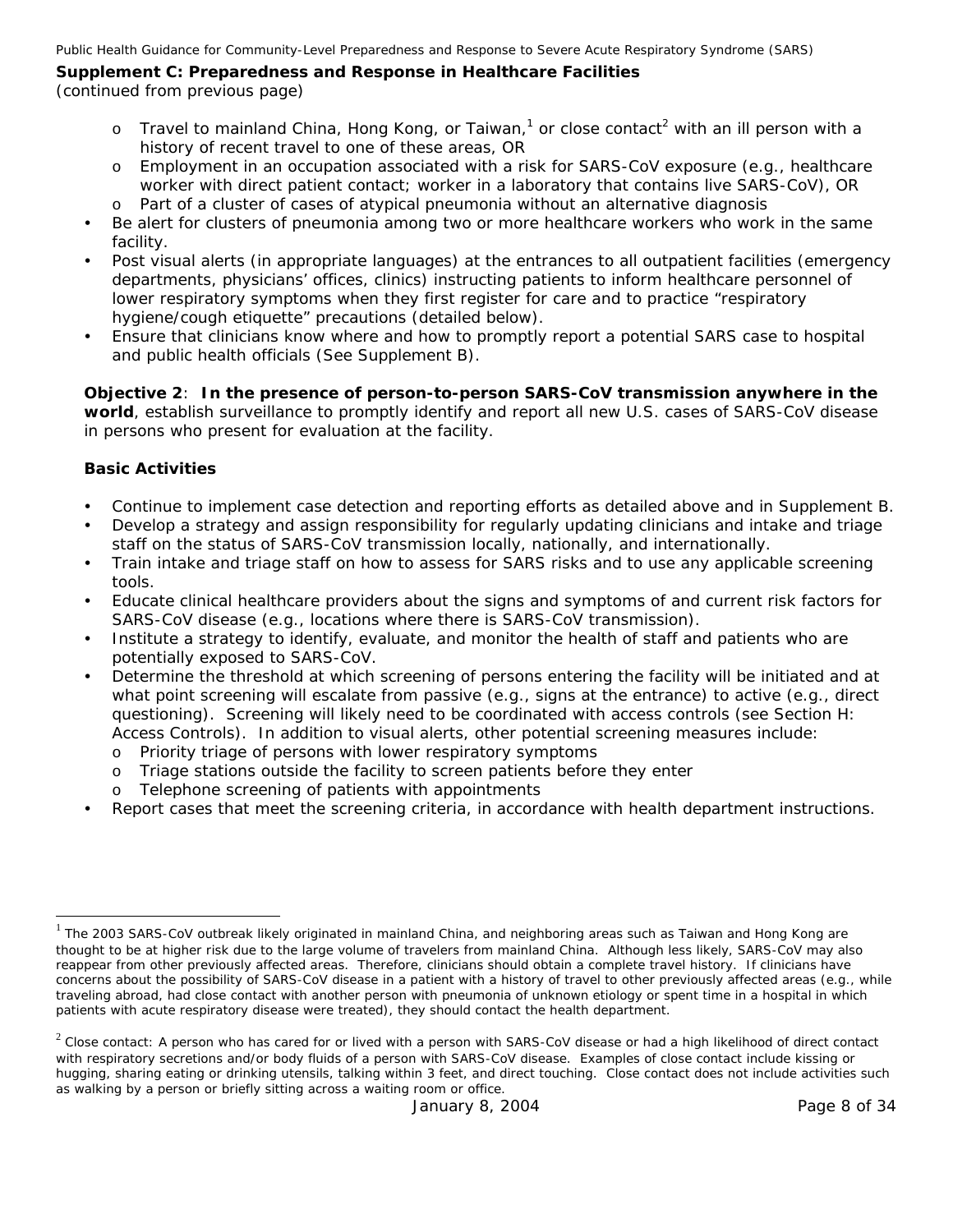#### **Enhanced Activities**

- Develop plans to actively screen all persons entering the facility.
- Determine at what point the facility will open a designated "SARS evaluation center" for evaluation of possible SARS patients, to separate potential SARS patients from other patients seeking care at the healthcare facility (see Section E: Engineering and Environmental Controls).

**Objective 3:** Conduct surveillance of healthcare workers caring for SARS patients.

#### **Activities**

• Healthcare workers caring for SARS patients are at increased risk for becoming infected with SARS-CoV and disseminating the virus to others. Use of personal protective equipment (PPE) will help to minimize this risk, but healthcare workers may not always be aware of minor breaches in PPE. Therefore, healthcare workers who are in close contact with SARS patients should undergo daily monitoring for symptoms suggestive of SARS-CoV disease. Because of their high risk of exposure to SARS-CoV, the clinical criteria for healthcare workers who are in close contact with SARS patients should be expanded to include, in addition to fever or lower respiratory symptoms, the presence of two or more of the other early symptoms of SARS-CoV disease (subjective fever, chills, rigors, myalgia, headache, diarrhea, sore throat, rhinorrhea).

#### *B. Clinical Evaluation of Symptomatic Persons*

To date, no specific clinical or laboratory findings can distinguish SARS-CoV disease from other respiratory illnesses reliably and rapidly enough to inform management decisions that must be made soon after a patient presents to the healthcare system. Therefore, *early clinical recognition of SARS-CoV disease still relies on a combination of clinical and epidemiologic features*. Although exposure history is a main factor in the diagnosis, many SARS patients do share some suggestive clinical characteristics. These include: presence of fever and other systemic symptoms 2 to 7 days before onset of a dry cough and dyspnea, infrequent presence of upper respiratory tract symptoms, presence of radiographic evidence of pneumonia in most patients by day 7 to 10 of illness, and lymphopenia.

The clinical set point for considering SARS-CoV disease will vary by likelihood and level of risk of exposure. Potential sources of exposure will vary by the status of SARS-CoV transmission locally, nationally, and globally. Potential SARS patients need to be evaluated and managed in a way that protects healthcare workers, other patients, and visitors.

**Objective 1:** Ensure that potential SARS patients are evaluated using safe work practices.

#### **Activities**

- Assign only trained and respirator fit-tested emergency staff to evaluate possible SARS patients.
- Instruct staff to wear appropriate PPE (see Supplement I).

**Objective 2**: **In the** *absence* **of SARS-CoV transmission worldwide**, perform a routine evaluation of patients with respiratory illnesses and maintain a low index of suspicion for SARS-CoV disease.

In the absence of person-to-person SARS-CoV transmission anywhere in the world, the overall likelihood that a patient with fever or respiratory illness has SARS-CoV disease will be exceedingly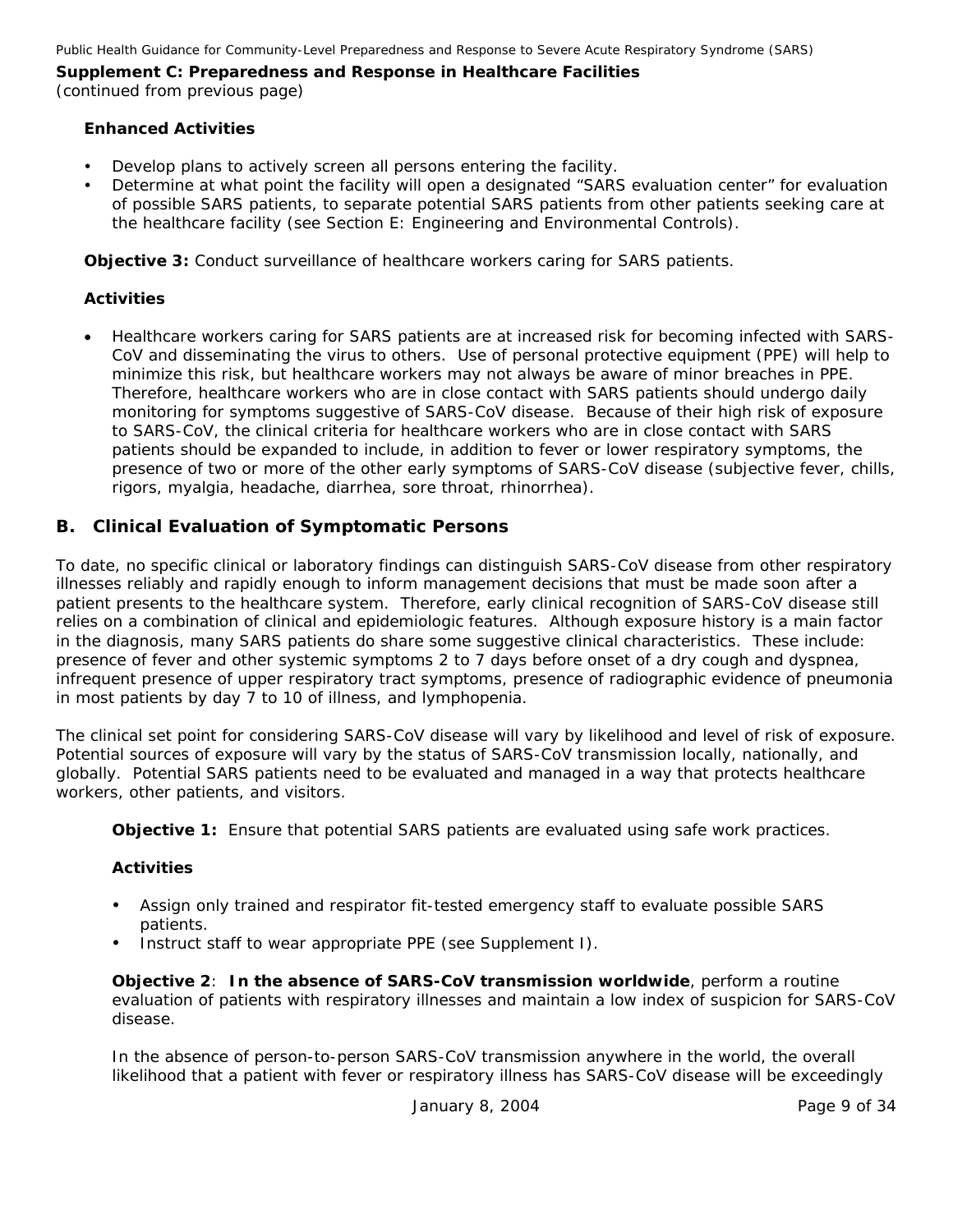(continued from previous page)

low unless there are both typical clinical findings and some accompanying epidemiologic evidence that raises the suspicion of exposure to SARS-CoV. Therefore, the diagnosis should be considered only in patients who require hospitalization for radiographically confirmed pneumonia (or acute respiratory distress syndrome) of unknown etiology and who have an epidemiologic history that raises the suspicion for SARS-CoV disease.

#### **Activities**

- y Evaluate patients requiring hospitalization for radiographically confirmed pneumonia (or acute respiratory distress syndrome) of unknown etiology according to the algorithm (Figure 1) in *Clinical Guidance on the Identification and Evaluation of Possible SARS-CoV Disease among Persons Presenting with Community-Acquired Illness* ([www.cdc.gov/ncidod/sars/clinicalguidance.htm\)](http://www.cdc.gov/ncidod/sars/clinicalguidance.htm).
- In the absence of SARS-CoV transmission worldwide, evaluation and management for possible SARS-CoV disease should be considered only for adults, unless special circumstances make the clinician and health department consider a child to be at potentially higher risk.

#### **Objective 3**: *In the presence of person-to-person SARS-CoV transmission worldwide*, increase the index of suspicion as appropriate based on the patient's symptoms and epidemiologic risk factors.

- Once person-to-person SARS-CoV transmission has been documented anywhere in the world, a diagnosis of SARS-CoV disease should still be considered in patients who require hospitalization for radiographically confirmed pneumonia (or acute respiratory distress syndrome) of unknown etiology and who have an epidemiologic history that raises the suspicion for exposure to SARS-CoV (see above).
- In addition, all patients with fever or lower respiratory symptoms should be questioned about recent close contact with persons suspected to have SARS-CoV disease and about exposure to locations in which recent SARS-CoV transmission is known or suspected to have occurred. Persons with such an exposure history should be evaluated according to the algorithm (Figure 2) in *Clinical Guidance on the Identification and Evaluation of Possible SARS-CoV Disease among Persons Presenting with Community-Acquired Illness*  ([www.cdc.gov/ncidod/sars/clinicalguidance.htm\)](http://www.cdc.gov/ncidod/sars/clinicalguidance.htm).
- For persons with a high risk of exposure to SARS-CoV (e.g., persons previously identified through contact tracing or self-identified as close contacts of a laboratory-confirmed case of SARS-CoV disease; persons who are epidemiologically linked to a laboratory-confirmed case of SARS-CoV disease), the clinical criteria should be expanded to include, in addition to fever or lower respiratory symptoms, the presence of other early symptoms of SARS-CoV disease (subjective fever, chills, rigors, myalgia, headache, diarrhea, sore throat, rhinorrhea). The more common early symptoms include chills, rigors, myalgia, and headache. In some patients, myalgia and headache may precede the onset of fever by 12-24 hours. However, diarrhea, sore throat, and rhinorrhea may also be early symptoms of SARS-CoV disease.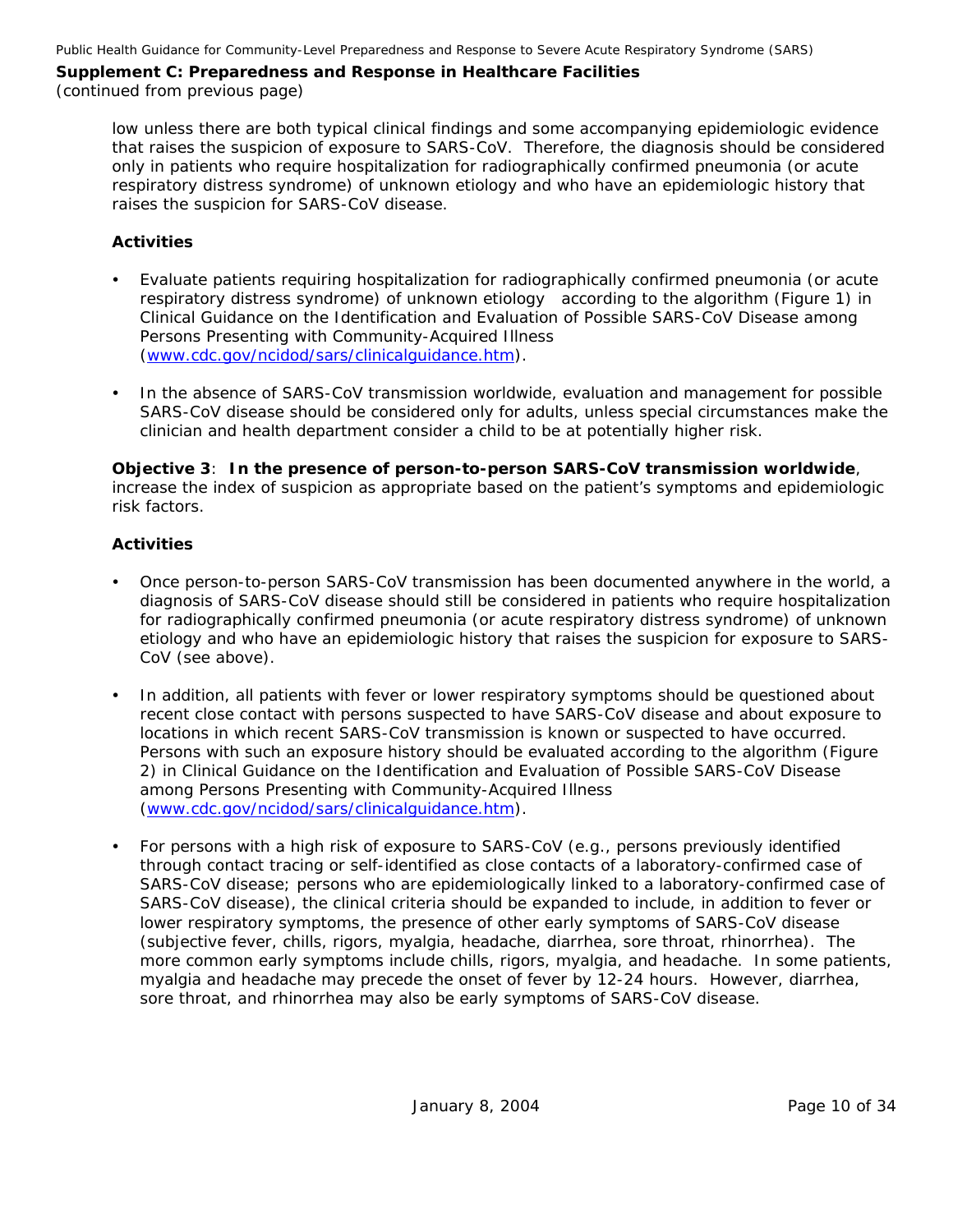Public Health Guidance for Community-Level Preparedness and Response to Severe Acute Respiratory Syndrome (SARS)

## **Supplement C: Preparedness and Response in Healthcare Facilities**

(continued from previous page)

- Establish procedures for managing symptomatic healthcare workers. Healthcare workers who have cared for or been exposed to a SARS patient and who develop symptoms(s) within 10 days after exposure or patient care should immediately:
	- o Contact infection control, occupational health, or a designee in each facility where they work, and
	- o Report to the predetermined location for clinical evaluation.
- Manage symptomatic healthcare workers according to the algorithm (Figure 2) in *Clinical Guidance on the Identification and Evaluation of Possible SARS-CoV Disease among Persons Presenting with Community-Acquired Illness* [\(www.cdc.gov/ncidod/sars/clinicalguidance.htm\)](http://www.cdc.gov/ncidod/sars/clinicalguidance.htm). Decisions on return to work should be guided by policies or regulations defined by the facility and/or health department.
- y Typical symptoms of SARS-CoV disease may not always be present in elderly patients and those with underlying chronic illnesses. Therefore, the diagnosis should be considered for almost any change in health status when such patients have strong risk factors.
- Once SARS-CoV transmission has been documented, the evaluation algorithm established for adults can be used in children with the following caveats:
	- o Both the rate of development of radiographically confirmed pneumonia and the timing of development of such radiographic changes in children are unknown.
	- o The positive predictive value of rapid virus antigen detection tests (e.g., RSV) "in season" will be higher in a pediatric population.
	- o Pneumococcal and legionella urinary antigen testing are not recommended for routine diagnostic use in children.

## *C. Infection Control and Respiratory Hygiene/Cough Etiquette*

**Objective 1**: Reinforce basic infection control practices in the healthcare facility.

SARS highlights the risks of nosocomial transmission of respiratory pathogens and provides an opportunity to improve overall infection control in healthcare facilities. During the 2003 epidemic, public health authorities quickly recognized infection control as a primary means for containing SARS-CoV. All healthcare facilities need to re-emphasize the importance of basic infection control measures for the control of SARS-CoV transmission.

- Educate staff about the importance of strict adherence to and proper use of standard infection control measures, especially hand hygiene and isolation (see Supplement I).
- Reinforce education on the recommended procedures for Standard, Contact, and Airborne Infection Isolation precautions [\(www.cdc.gov/ncidod/hip/ISOLAT/Isolat.htm](http://www.cdc.gov/ncidod/hip/ISOLAT/Isolat.htm) and Supplement I).
- Ensure that healthcare workers have access to respirator fit-testing and instructions on respirator use.
- Determine how infection control training and education will be provided for all hospital personnel and visitors who may be exposed to SARS-CoV.
- Develop posters and instructional materials designed to: 1) teach appropriate hand hygiene and Standard Precautions, 2) teach the correct sequence and methods for donning and removing PPE, 3) instruct on actions to take after an exposure, 4) instruct visitors and patients with symptoms and SARS risk factors to report to a specified screening and evaluation site.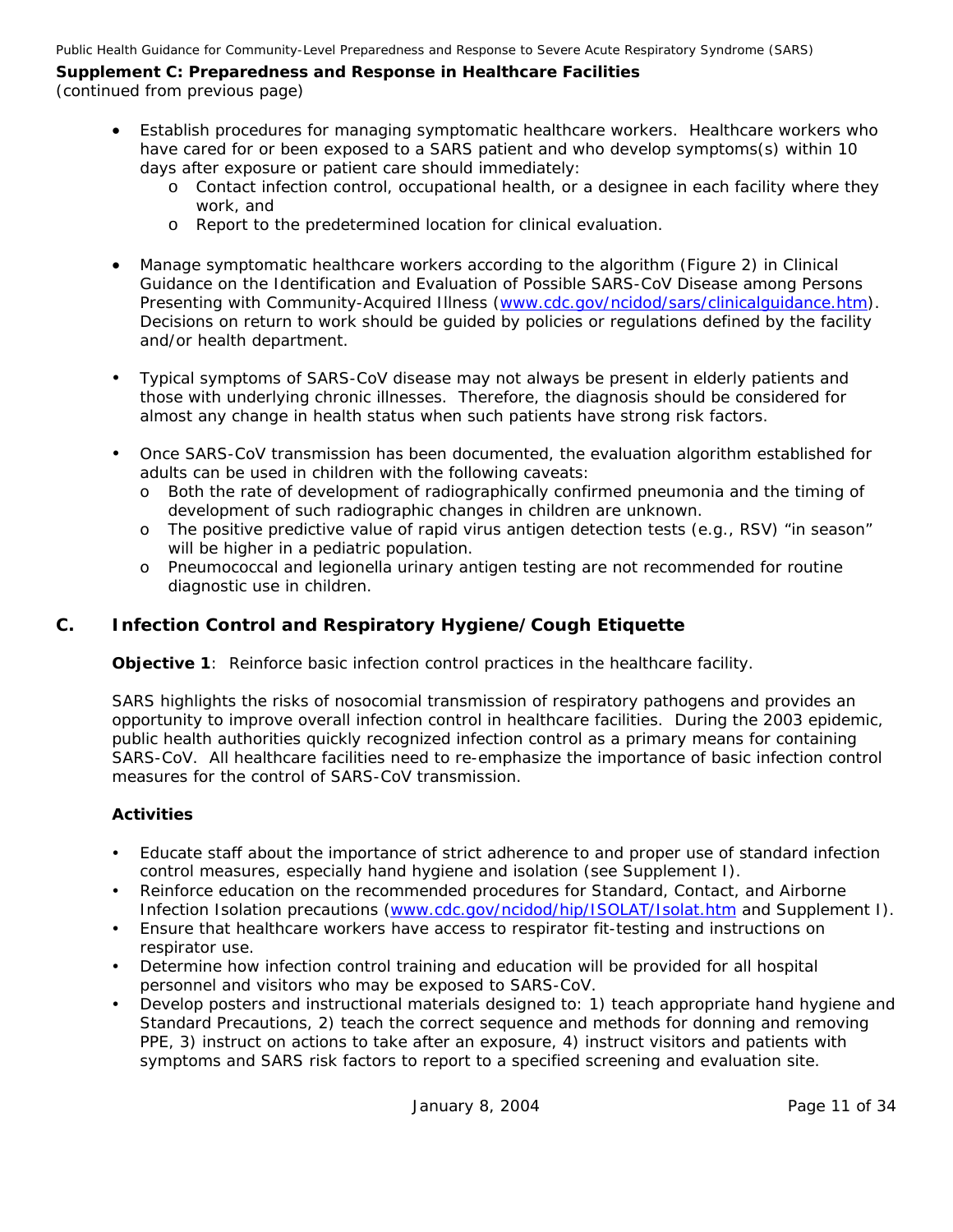(continued from previous page)

**Objective 2**: Emphasize the importance of respiratory hygiene/cough etiquette practices to help decrease transmission of respiratory infections.

Many viral and some bacterial respiratory pathogens (e.g., influenza, adenovirus, respiratory syncitial virus, *Mycoplasma pneumoniae*) share transmission characteristics with SARS-CoV and are also frequently transmitted in healthcare settings. Implementation of **"**respiratory hygiene/cough etiquette**"** practices can decrease the risk of transmission from unrecognized SARS patients and also control the spread of other, more common respiratory pathogens.

#### **Activities**

- Educate patients about the importance of respiratory hygiene/cough etiquette practices for preventing the spread of respiratory illnesses.
- Consider initiating a standard "respiratory hygiene/cough etiquette strategy" for the facility as described in the box below.

### *Respiratory Hygiene/Cough Etiquette Strategy for Healthcare Facilities*

#### **Respiratory hygiene/cough etiquette**

To contain respiratory secretions, all persons with signs and symptoms of a respiratory infection, regardless of presumed cause, should be instructed to:

- Cover the nose/mouth when coughing or sneezing.
- Use tissues to contain respiratory secretions.
- Dispose of tissues in the nearest waste receptacle after use.
- Perform hand hygiene after contact with respiratory secretions and contaminated objects/materials.

Healthcare facilities should ensure the availability of materials for adhering to respiratory hygiene/cough etiquette in waiting areas for patients and visitors:

- Provide tissues and no-touch receptacles for used tissue disposal
- Provide conveniently located dispensers of alcohol-based hand rub
- Provide soap and disposable towels for hand washing where sinks are available

#### **Masking and separation of persons with symptoms of respiratory infection**

During periods of increased respiratory infection in the community, offer masks to persons who are coughing. Either procedure masks (i.e., with ear loops) or surgical masks (i.e., with ties) may be used to contain respiratory secretions; respirators are not necessary. Encourage coughing persons to sit at least 3 feet away from others in common waiting areas. Some facilities may wish to institute this recommendation year-round.

#### **Droplet precautions**

Healthcare workers should practice Droplet Precautions (i.e., wear a surgical or procedure mask for close contact), in addition to Standard Precautions, when examining a patient with symptoms of a respiratory infection. Droplet Precautions should be maintained until it is determined that they are no longer needed [\(www.cdc.gov/ncidod/hip/ISOLAT/Isolat.htm](http://www.cdc.gov/ncidod/hip/ISOLAT/Isolat.htm)).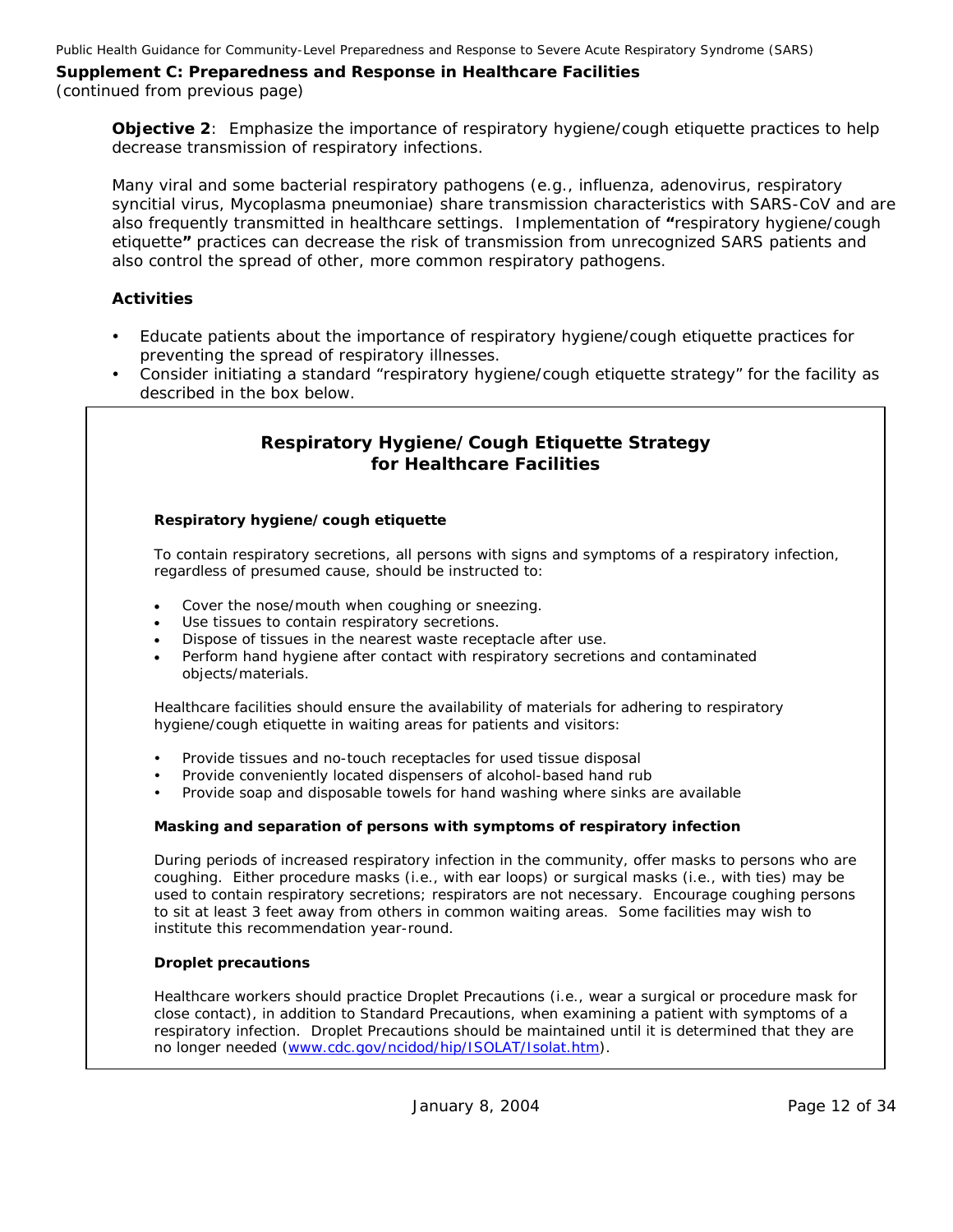## *D. Patient Placement, Isolation, and Cohorting*

Appropriate patient placement is a significant component of effective SARS control. Each healthcare facility should develop a strategy and procedures to: 1) quickly separate potential SARS patients from other patients, and 2) implement appropriate isolation precautions.

**Objective 1:** Develop strategies for triage and admission that minimize the risk of transmission to staff, patients, and visitors.

#### **Activities**

- Determine where and how possible SARS patients will be triaged, evaluated, diagnosed, and isolated.
- Admit patients only when medically indicated or if appropriate isolation in the community is not possible.
- If a patient with SARS symptoms and risk factors does not meet the criteria for admission and is to be sent home, discuss the case with the health department to ensure adequate home isolation and follow-up (See Supplement D).
- Review admission procedures, and determine how they can be streamlined to limit the number of patient encounters for healthcare personnel.
- Determine a method for tracking and monitoring all SARS patients in the facility.

**Objective 2**: Develop a patient transport plan to safely move SARS patients within the facility.

#### **Activities**

- Identify appropriate paths, separated from main traffic routes as much as possible, for entry and movement of SARS patients in the facility, and determine how these pathways will be controlled (e.g., dedicated SARS patient corridors, elevators).
- Optimize necessary patient transport (see Supplement I).

**Objective 3**: Ensure optimal strategies for isolation of possible SARS patients in the healthcare facility.

Although most SARS-CoV transmission appears to occur through droplet and contact exposures, transmission by fomites and by the airborne route remain possibilities. Therefore, patients who require hospitalization should be admitted to an Airborne Infection Isolation room (AIIR) or specially adapted SARS unit or ward where they can be managed safely. In some settings, a lack of AIIRs and/or a need to concentrate infection control efforts and resources within the facility may lead to a strategy of cohorting patients in individual rooms on the same floor, rather than placing them in AIIRs throughout the hospital. This strategy physically isolates SARS patients from non-SARS patients and also makes it possible to dedicate resources and appropriately trained staff to their care. Experience in some settings in Taiwan and Toronto demonstrated that cohorting SARS patients, without use of AIIRs, effectively interrupted transmission. Thus, although single AIIRs are recommended for SARS isolation, other strategies may provide effective overall infection control.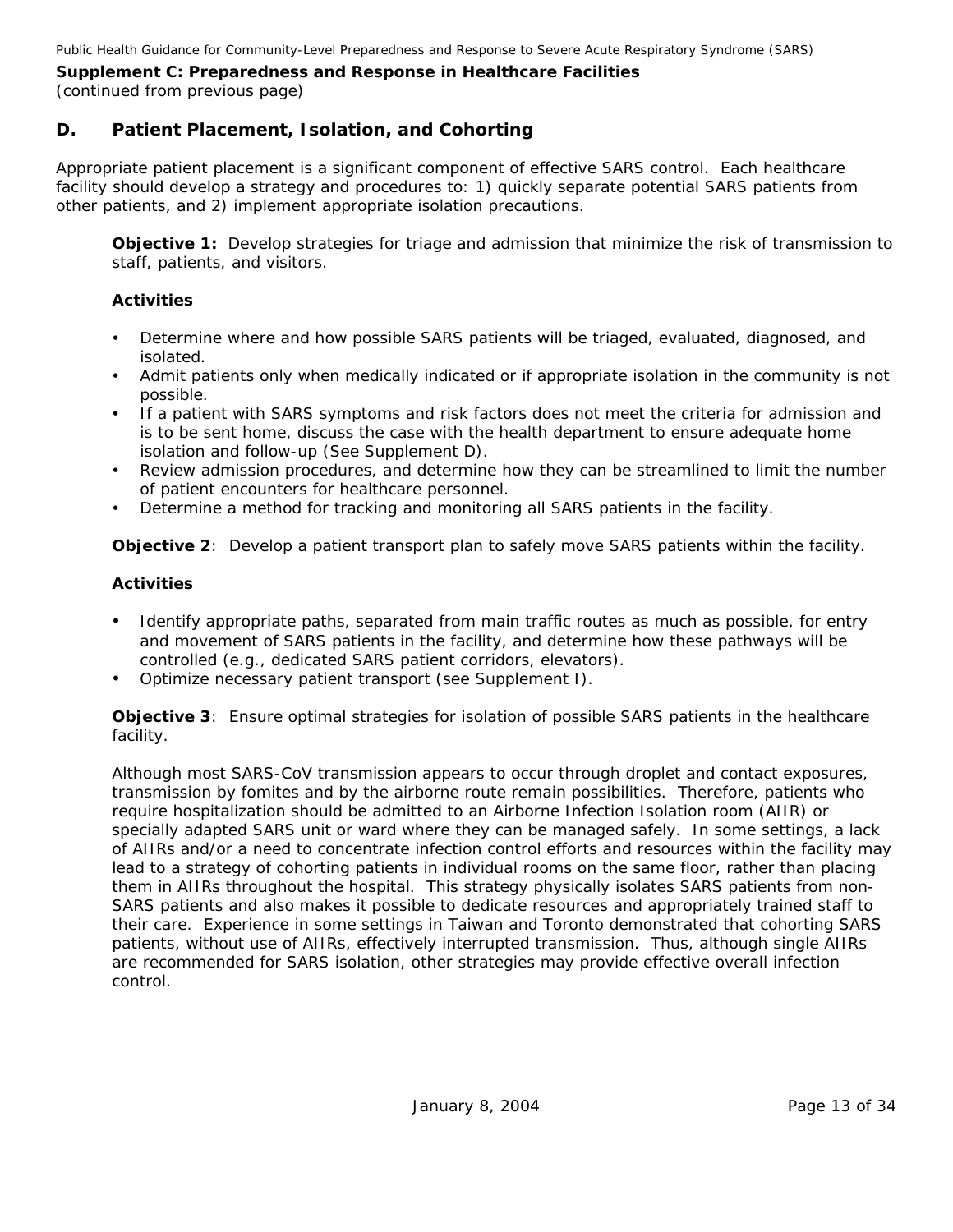(continued from previous page)

#### **Basic Activities**

- As possible, admit patients with possible SARS-CoV disease to an AIIR (See Supplement I). An AIIR is a single-patient room in which environmental factors are controlled to minimize the possibility of airborne transmission of infectious agents. These rooms have specific requirements for controlled ventilation, negative pressure, and air filtration and monitoring, which are detailed in the *Guideline for Environmental Infection Control in Health-Care Facilities, 2003 (*[www.cdc.gov/ncidod/hip/enviro/guide.htm](http://www.cdc.gov/ncidod/hip/enviro/guide.htm)).
- If there is a lack of AIIRs and/or a need to concentrate infection control resources, or if AIIRs are available only in locations housing immunosuppressed patients (e.g., bone marrow transplant wards), patients may be cohorted in single rooms on nursing units that have been modified to accommodate SARS patients (see Section E: Engineering and Environmental Controls, and Supplement I).
- Even if a facility has chosen to cohort SARS patients, AIIRs are preferred for: 1) patients who are known to have transmitted SARS-CoV to other persons and 2) patients in whom the risk of SARS is being assessed (to avoid putting non-SARS-CoV-infected patients on a SARS unit).
- Determine where SARS patients will have various procedures (e.g., collection of respiratory specimens) performed. Whenever possible, perform procedures/tests in the patient's room (see Supplement I).

#### **Enhanced Activities**

- Determine at what point the facility will designate a special SARS nursing unit, and determine how that unit would be modified to accommodate SARS patients (see Section E: Engineering and Environmental Controls).
- In the context of significant SARS-CoV transmission in the facility, high patient volume, or frequent unprotected exposures, devise and implement a plan for cohorting patients and healthcare workers. Patients might be divided into the following cohorts: 1) patients who are exposed and asymptomatic; 2) patients who are exposed and symptomatic but do not meet the SARS case definition; 3) patients who meet the case definition; 4) non-exposed patients.
- y Consider the need/practicality of a designated SARS hospital. In some areas during the 2003 outbreak, a logical expansion of a SARS unit was designation of certain facilities as SARS hospitals. This decision facilitated cohorting of staff and focused resources on one or a few hospitals. As shown by the experience in Toronto and Taiwan, however, designation of SARS hospitals is a difficult policy to implement. Hospitals that were not seriously affected did not want to become the repository of all SARS cases for fear of liability, negative public relations and financial impact. Even where this policy was successful, patients with SARS still presented to other facilities. Thus, all hospitals still needed to be vigilant for SARS and able to handle the initial triage, stabilization, and transfer of patients. The decision to create a SARS hospital requires the involvement of hospital leadership, health departments, and other community officials. The ultimate decision-making authority may vary by jurisdiction. The decision must also take into account the availability of specialty services, both at the designated facility and at other facilities in the area.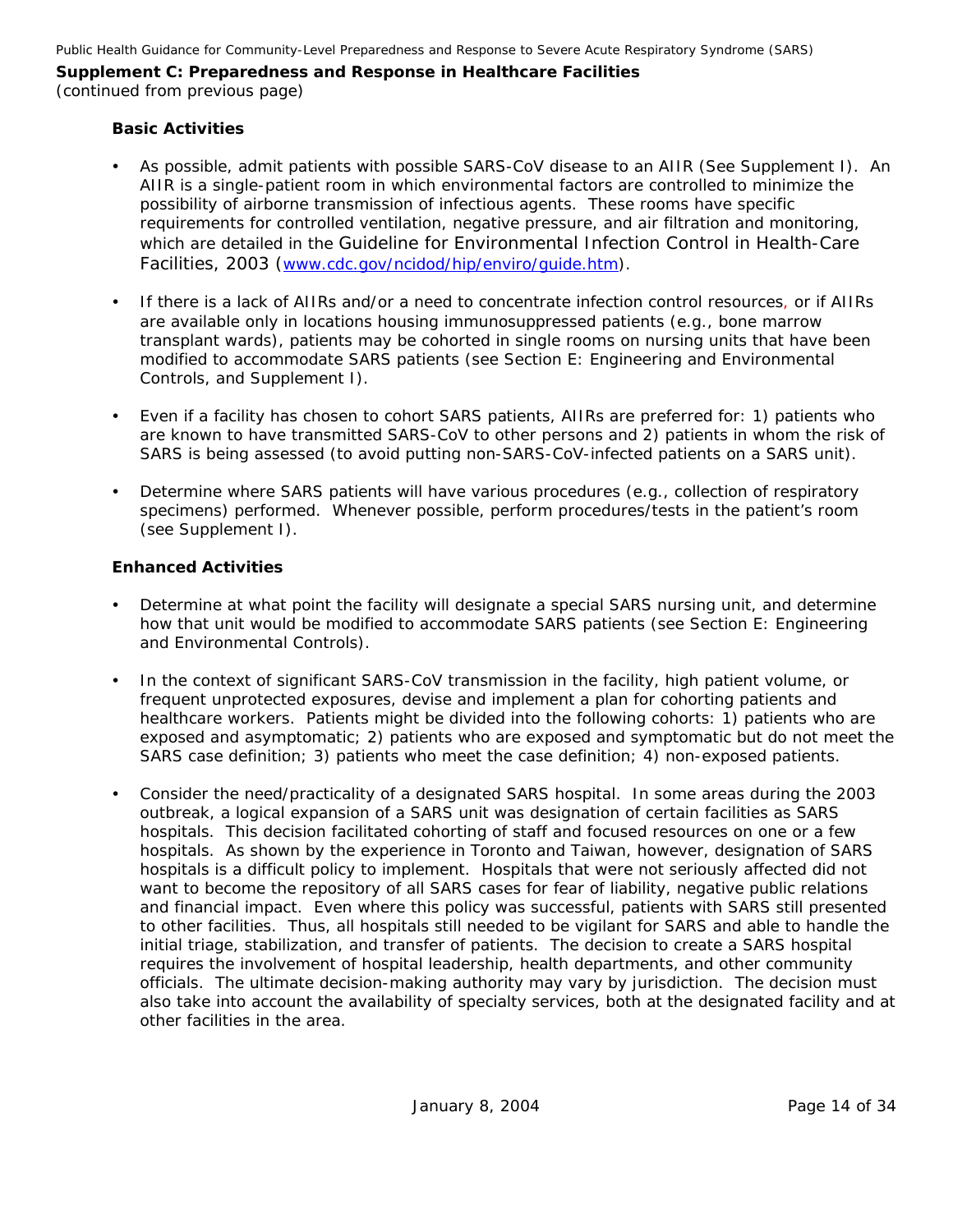## *E. Engineering and Environmental Controls*

Optimal functioning and maintenance of the facility's environment are important components of SARS control.

**Objective 1:** Ensure that the capacity of rooms and units that will be used to house SARS patients is adequate for isolation and infection control.

### **Activities**

- Determine the current capacity for isolating SARS patients in ICU and non-ICU settings.
- Ensure that AIIRs are functioning properly and are maintained in accordance with current recommendations ([www.cdc.gov/ncidod/hip/enviro/guide.htm](http://www.cdc.gov/ncidod/hip/enviro/guide.htm)).
- Determine how non-AIIR rooms designated for SARS patient care might be modified to achieve appropriate airflow direction and/or air exchanges.
- Determine the best location in the hospital for a SARS unit in which patients and the staff caring for them can be cohorted. Determine how to modify existing rooms/units/floors as needed to meet the engineering requirements for a SARS unit. Ideally this location would have the following characteristics:
	- o An air-handling system that allows the unit to be made negative pressure to surrounding areas and allows for a pressure gradient with air flow from the "cleanest" (nurses' station) to the "least clean" (patient room) area.
	- o Rooms that can be converted to negative pressure in relation to the hallway
- Identify a designated space for a SARS evaluation center, which may be a temporary structure or make use of existing structures. The purpose is to separate potential SARS patients from other patients seeking care at the healthcare facility during triage and initial evaluation.
	- o Determine needed ventilation, imaging, laboratory, and restroom facilities, water supply, etc., for the evaluation center.
	- o Determine appropriate traffic routes and modes of transport for patients who must be transported from the evaluation center to the healthcare facility.
- Designate an environmental/housekeeping specialist to verify that cleaning and disinfection methods and staff are appropriately prepared to provide SARS patient care at the facility (see Supplement I).

## *F. Exposure Reporting and Evaluation*

Unrecognized patients were a significant source of transmission during the 2003 SARS outbreak. Thus, rapid reporting and evaluation of persons exposed to SARS-CoV will be an important measure in early identification and isolation. Although healthcare facilities may play an active role in the follow-up of exposed patients and healthcare workers, it will be important for such follow-up to be coordinated with the health department.

**Objective 1**: Ensure that staff members understand the risks of SARS-CoV exposure, the importance of reporting exposures and illness, and the procedures for reporting exposures and illness.

## **Activities**

Establish an exposure reporting process that includes various methods for identifying exposed personnel (e.g., self-reporting by employees, logs of personnel entering SARS patient rooms).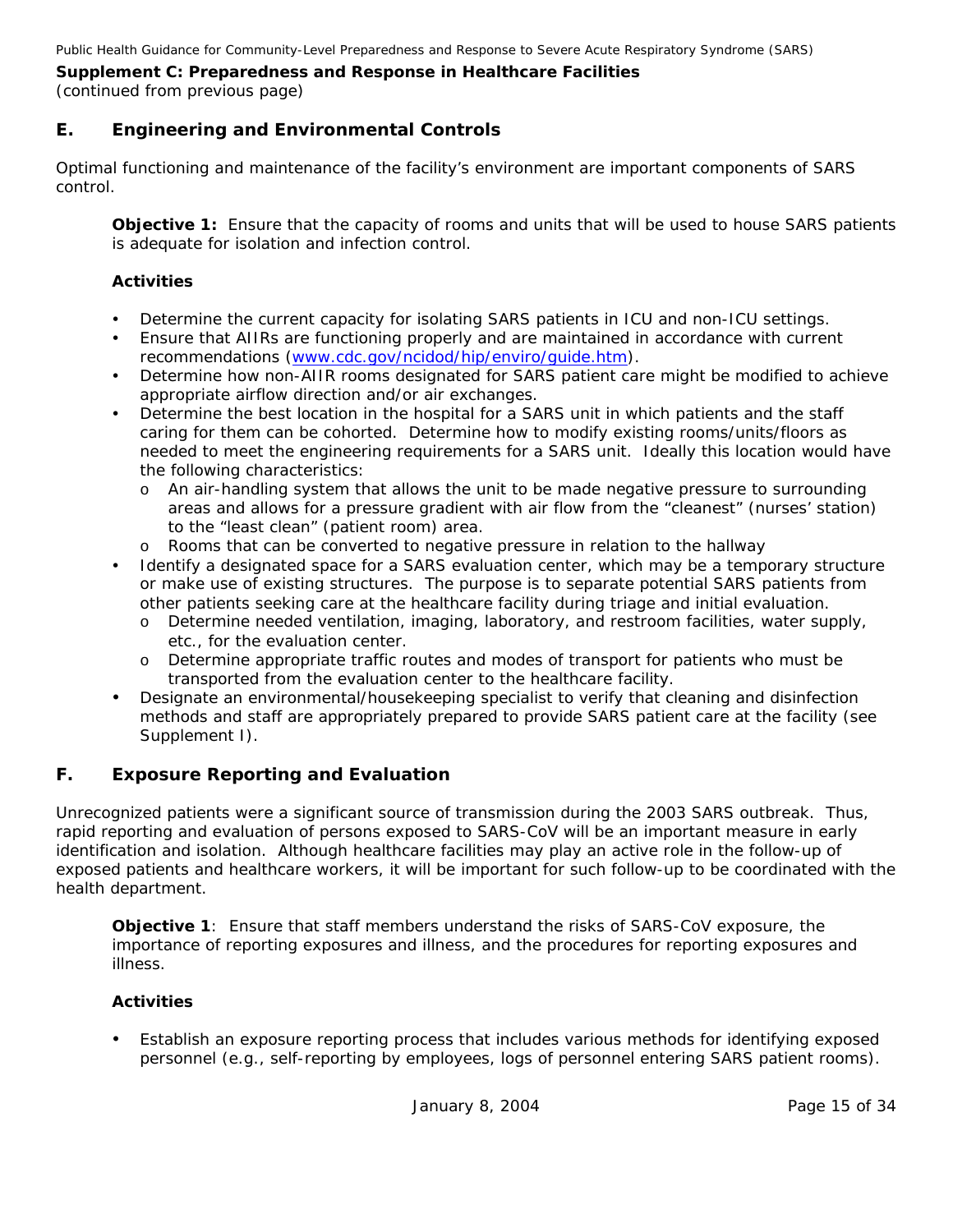#### (continued from previous page)

Include a mechanism for sharing information with the health department on exposed patients who are being discharged and also on exposed healthcare workers.

- Establish procedures for managing unprotected high-risk exposures. These occur when a healthcare worker is in a room with a SARS patient during a high-risk aerosol-generating procedure or event and the recommended infection control precautions are either absent or breached. If a healthcare worker has an unprotected high-risk exposure but has no symptoms of SARS-CoV disease, the worker:
	- o Should be excluded from duty (e.g., administrative leave) for 10 days after the date of the last high-risk exposure.
	- o Should be actively monitored for the development of symptoms for 10 days after the date of the last high-risk exposure. Because a healthcare worker with an unprotected high-risk exposure has been exposed to a known SARS patient, the worker should be monitored not only for fever or lower respiratory symptoms but also for the presence of the other early symptoms of SARS-CoV disease (subjective fever, chills, rigors, myalgia, headache, diarrhea, sore throat, rhinorrhea).

Decisions regarding activity restrictions (e.g., quarantine, home/work restrictions) outside the facility should be discussed with the health department, in accordance with the recommendations in Supplement D.

- y Establish procedures for managing **unprotected exposures that are not high risk**. These occur when a healthcare worker is in a room or patient-care area with a SARS patient (not during a high-risk procedure) and the recommended infection control precautions are either absent or breached. If a healthcare worker has an unprotected, non-high-risk exposure and has **no symptoms of SARS**, the healthcare worker:
	- o Need not be excluded from duty.
	- o Should be actively monitored for the development of fever or respiratory symptoms for 10 days after the date of the last exposure. Because a healthcare worker with an unprotected, non-high-risk exposure has been exposed to a known SARS patient, the worker should be monitored not only for fever or lower respiratory symptoms but also for the presence of the other early symptoms of SARS-CoV disease (subjective fever, chills, rigors, myalgia, headache, diarrhea, sore throat, rhinorrhea).

Decisions regarding activity restrictions (e.g., quarantine, home/work restrictions) outside the facility should be discussed with the health department in accordance with the recommendations in Supplement D.

- Healthcare workers who develop symptoms during the follow-up period should:
	- o Contact infection control, occupational health, or a designee in each facility where they work and
	- o Be evaluated in accordance with the SARS clinical algorithm ([www.cdc.gov/ncidod/sars/clinicalguidance.htm\)](http://www.cdc.gov/ncidod/sars/clinicalguidance.htm).

## *G. Staffing Needs and Personnel Policies*

A SARS outbreak challenges a healthcare facility's ability to meet staffing, organizational, and resource needs. During an outbreak of any size, existing staffing shortages may be amplified by illness among staff members, fear and concern about SARS, and isolation and quarantine of exposed staff or ill/exposed family members. Staffing shortages are also likely to escalate as an outbreak progresses.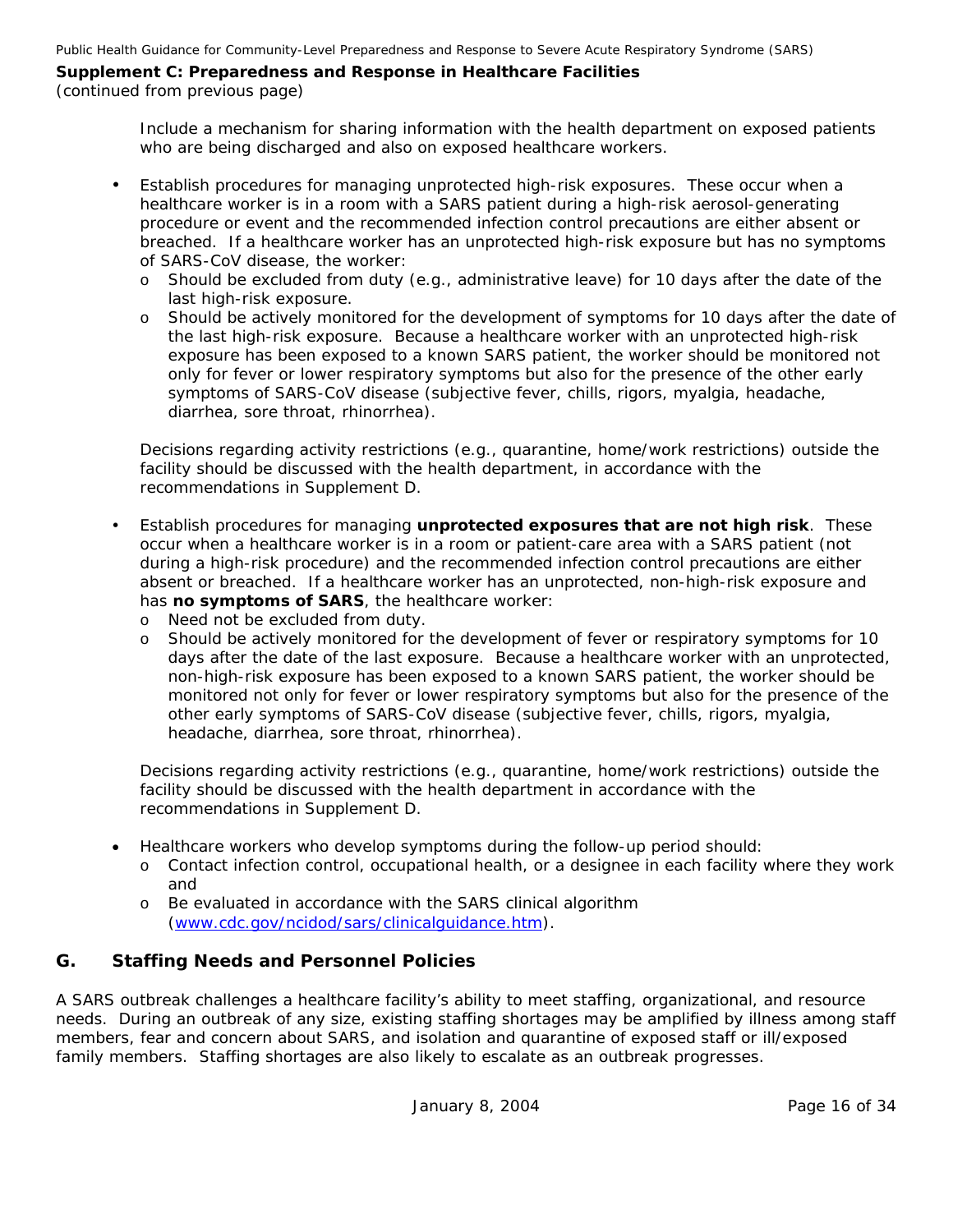During the preparedness period, it is important to plan for how staffing services might be provided, as some strategies might require changes in policy or even in legislation. To address staffing shortages, healthcare workers may need to be relocated to different settings or modify the type of services they usually provide. The strain involved in the prolonged use of PPE may intensify staffing challenges. Healthcare personnel will need special training in the details of SARS preparedness planning, infection control, crisis management, exposure management, and skills required for a mass-casualty response. Non-healthcare workers, retired healthcare workers, and volunteers may be potential resources. However, use of alternative staffing resources will require training and support.

Experience from other countries has shown that healthcare workers are likely to experience significant physical and emotional stress both during and after an outbreak of SARS. These issues must also be addressed.

**Objective 1:** Develop strategies to meet the range of staffing needs that might be required to manage a SARS outbreak.

#### **Activities**

- Determine the minimum number and categories of personnel needed to care for a single patient or small group of patients on a given day. Given the high burden of wearing SARS PPE (especially prolonged respirator wear), staffing may need to be increased to allow PPE-free time.
- Determine whether a small group of staff, including ancillary staff (perhaps divided into multiple teams), could be assigned responsibility for providing initial care for SARS patients. These staff members would be well trained in infection control practices, would be respirator fit-tested in advance (preferably to multiple manufacturers' models), and would serve as a resource to other staff when additional patients are admitted. Examples of such teams include:
	- o Initial care team of medical, nursing, housekeeping, and ancillary staff
	- o Emergency response team to provide resuscitation, intubation, and emergency care to possible or known SARS patients using appropriate PPE (see Supplement I for PPE recommendations for respiratory procedures)
	- o Respiratory procedures team (e.g., bronchoscopy, sputum induction) using appropriate PPE (see Supplement I for PPE recommendations for respiratory procedures)
- For teaching hospitals, determine what role, if any, students and other trainees (e.g., residents, fellows) will play in the care of SARS patients.
- Determine how staffing needs will be met as the number of SARS patients increases and/or staff become ill or are quarantined.

**Objective 2:** Ensure that infection control staffing is adequate.

#### **Activities**

- Ensure the availability of a sufficient number of infection control practitioners (ICPs) to allow for daily monitoring and assessment of all SARS patient-care areas. ICPs should continue not only to implement appropriate infection control measures but also to stop practices that are ineffective. Designees who can help ICPs during outbreaks should be identified.
- y When patients are isolated, designate staff members to formally monitor and reinforce compliance with PPE measures.

**Objective 3:** Develop personnel policies for exposure management, work restrictions, and compliance.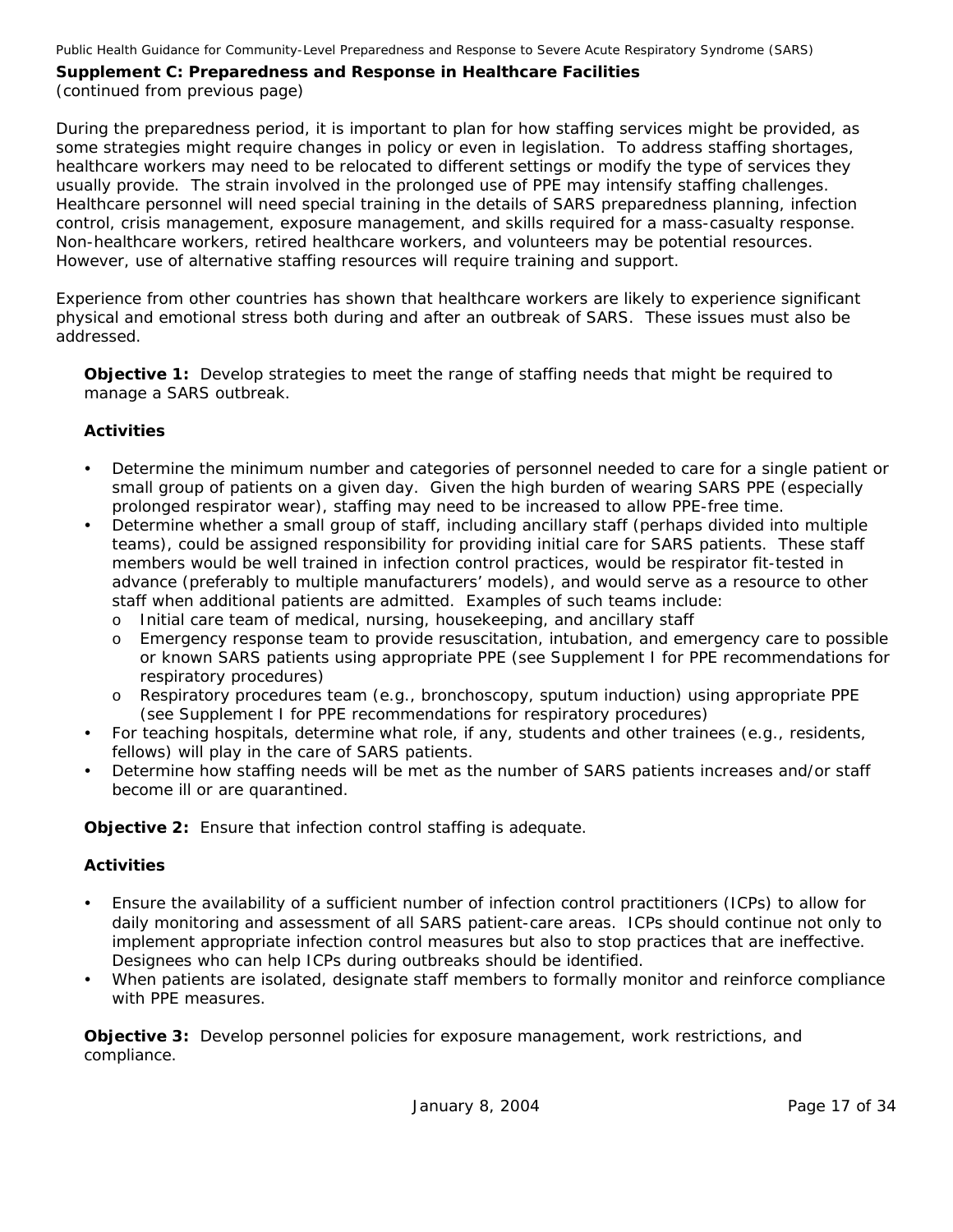(continued from previous page)

#### **Activities**

- Inform healthcare workers that they are expected to comply with all infection control and public health recommendations. Alert them that recommendations may change as an outbreak progresses.
- Develop criteria for work restrictions for healthcare workers.
- Develop systems for follow-up of healthcare workers after unprotected exposures to SARS patients.
- Instruct healthcare workers to notify each facility at which they work if any of those facilities is providing care to SARS patients.
- If quarantine is used as an exposure-management tool, some healthcare workers may be placed on "working quarantine" to ensure sufficient staffing levels. Healthcare workers on working quarantine should travel only between home and the healthcare facility for the duration of the restriction. Limitations on alternative employment will be needed.

**Objective 4:** Provide needed assistance and resources to help healthcare workers cope with the stresses of responding to a SARS outbreak.

#### **Activities**

- Arrange to provide assistance to healthcare workers on work quarantine with activities of daily life, including obtaining food, running errands, and providing child care.
- Arrange to provide healthcare workers with access to mental health professionals as needed to cope with the stresses of an outbreak.

#### *H. Access Controls*

When SARS-CoV is present in the community surrounding a healthcare facility, preventing unrecognized SARS patients from entering the facility will be essential. Appropriate surveillance and screening measures are detailed in the surveillance section of this document and in Supplement B. Restricting access to the facility will increase the efficacy of surveillance and screening measures.

**Objective:** Develop criteria and plans for limiting access to the healthcare facility.

#### **Activities**

- Establish criteria and protocols for limiting admissions, transfers, and discharges in accordance with local/state recommendations and regulations in the event that nosocomial transmission of SARS-CoV occurs in the healthcare facility.
- Establish criteria and protocols for closing the facility to new admissions and transfers if necessary.
- Establish criteria and protocols for limiting visitors.
- Determine when and how to involve security services to enforce access controls.
- Consider meeting with local law enforcement officials in advance to determine what assistance they might be able to provide.

#### *I. Supplies and Equipment*

SARS patient care requires both consumable (e.g., PPE) and durable (e.g., ventilators) supplies. Experience in other countries indicates that a SARS outbreak not only can strain a facility's supply of these resources but also can affect the ability to order replacement supplies.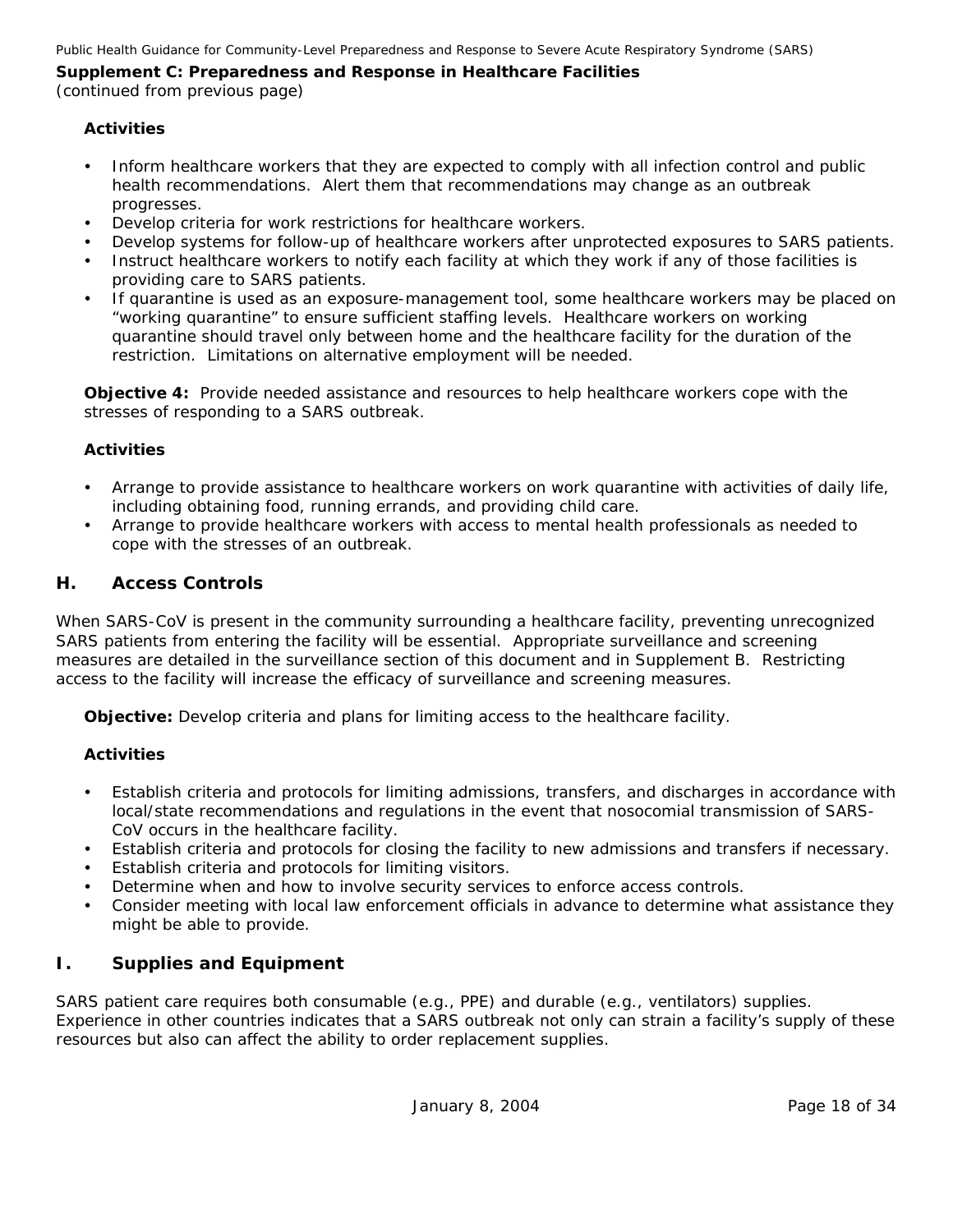(continued from previous page)

**Objective 1:** Determine the current availability of and anticipated need for supplies and equipment that would be used in a SARS outbreak.

#### **Basic Activity**

Assess anticipated needs for consumable and durable resources that will be required to provide care for various numbers of SARS patients, and determine at what point extra resources will be ordered.

Consumable resources include:

- o Hand hygiene supplies (antimicrobial soap and alcohol-based waterless hand hygiene products)
- o Disposable particulate respirators (N-95 or higher level)
- o Personal air-purifying respirator (PAPR) hoods and power packs (if applicable)
- o Goggles and face shields (disposable or reusable)
- o Gowns
- o Gloves
- o Surgical masks

Durable resources include:

- o Ventilators
- o Portable HEPA filtration units
- o Portable x-ray units

#### **Enhanced activity**

• Establish back-up plans in the event of limited supplies.

#### *J. Communication and Reporting*

A SARS outbreak will generate a need for rapid analysis of the status of patients and transmission in the healthcare facility and reporting of this information to public health officials and to the public, press, and political leaders. These needs can overwhelm resources that are essential to other response activities.

**Objective 1**: Communicate regularly with the health department about SARS-related activities.

#### **Activities**

- Establish a mechanism for regular contact with the local health department to report SARS activity in the facility and receive information on SARS activity in the community.
- Establish a reporting process to review discharge planning of SARS patients and information on exposed patients and healthcare workers with health department officials to ensure appropriate follow-up and case management in the community.
- Discuss jurisdictional and procedural issues for the investigation of nosocomial SARS outbreaks.

**Objective 2**: Communicate with facility staff and the public.

#### **Activities**

Determine how to provide daily updates to the infection control staff and the hospital administration regarding SARS activity in the facility and the community.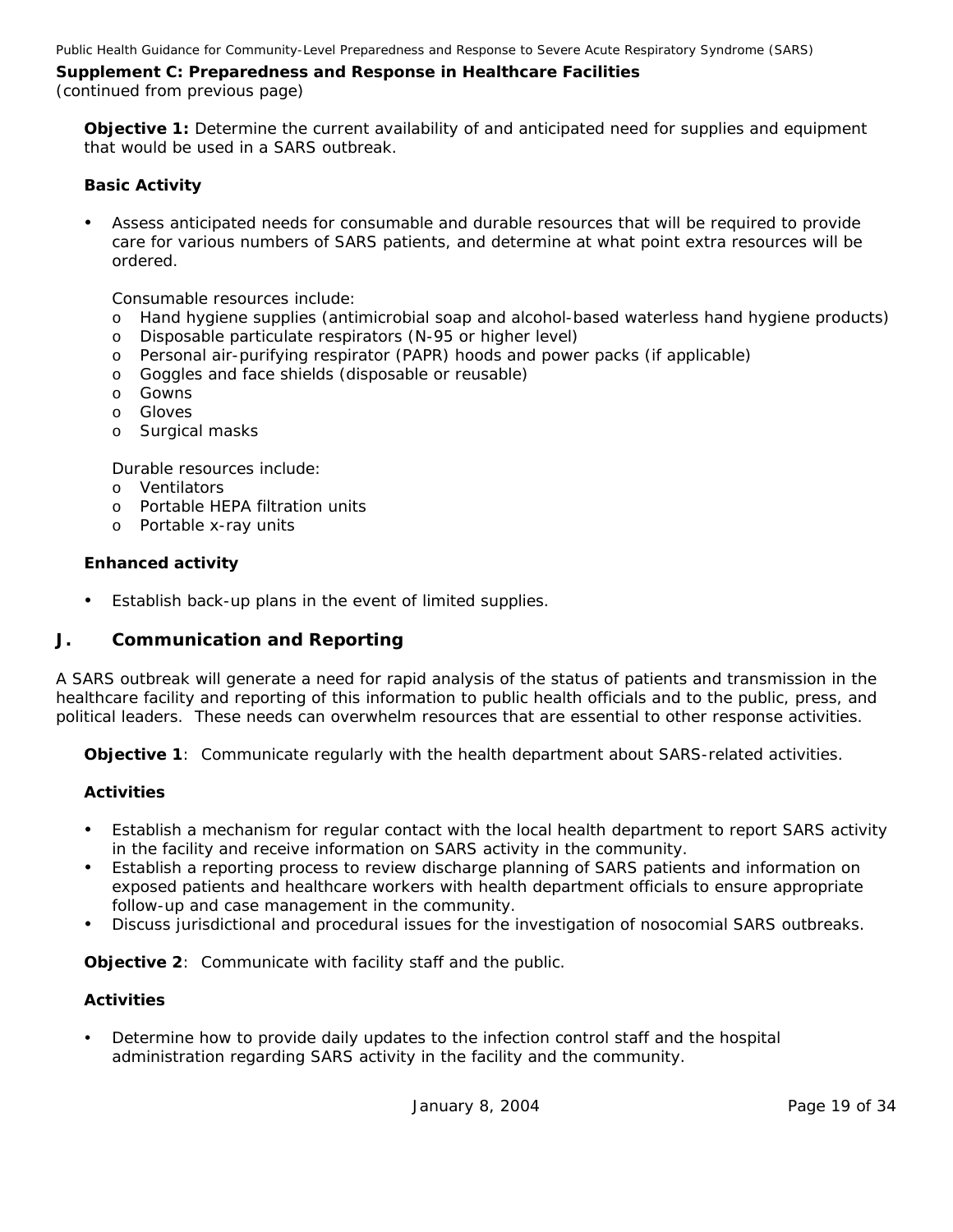Public Health Guidance for Community-Level Preparedness and Response to Severe Acute Respiratory Syndrome (SARS)

#### **Supplement C: Preparedness and Response in Healthcare Facilities**  (continued from previous page)

- Determine the preferred flow and release of information related to SARS patient care or transmission in the facility. Public relations/media staff should work with the SARS coordinator or designee to ensure clarity and accuracy. Prepare plans for: 1) internal notification and communication with patients and healthcare workers, 2) external communication with the media and the public, coordinated with local public health officials, and 3) development of templates for frequently asked questions, notifications, press releases, and other communication tools.
- Determine whether and how the facility will establish a SARS hotline for public inquiries, if needed.

## **V. Community Healthcare Delivery Issues**

A SARS outbreak may generate issues that exceed the scope of a particular healthcare facility and must be addressed at the community level, with representation from healthcare systems, public health, and industry. Some of these issues include:

#### **Facilities**

- Designation of certain hospitals to be the primary providers of SARS patient care
- Designation, development, and staffing of community SARS evaluation centers
- Construction and certification of new AIIRs
- Criteria/procedures for and impact of closure of facilities
- Establishment of alternative "overflow" facilities

#### Personnel

- Protection and training of first responders
- Personnel surge capacity for heavily affected hospitals
- Coordination of volunteer efforts
- Assistance to healthcare workers in quarantine or on home/work restrictions
- Communication with and coordination of contract staff and independent physician groups **Supplies**
- Implications (e.g., fit-testing) of an emergency change in respirator type during an outbreak
- Adequacy of supplies of PPE and other equipment and materials
- Coordination of donated items

#### Finance

Requisition and distribution of emergency funds to assist with construction and modifications of facilities to care for SARS patients, overtime payment for healthcare and other personnel, costs of healthcare worker furloughs, lost revenues, and other expenses

#### Legal/regulatory

- Regulations to ensure that no facility can refuse to care for patients with SARS
- Certification of new AIIRs
- Liability issues related to healthcare workers in jobs for which they are not specifically trained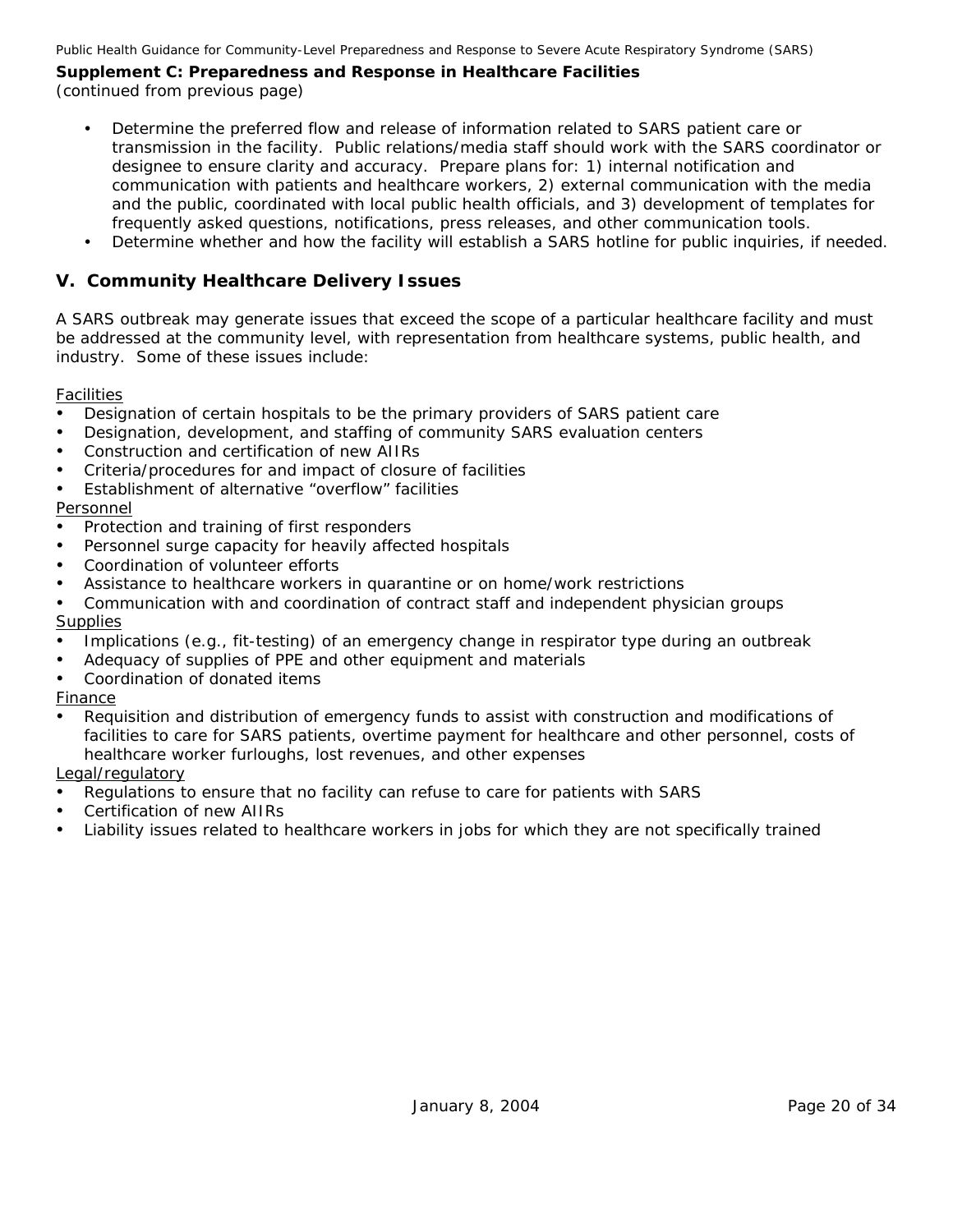Public Health Guidance for Community-Level Preparedness and Response to Severe Acute Respiratory Syndrome (SARS)

## **Supplement C: Preparedness and Response in Healthcare Facilities**

(continued from previous page)

#### **References**

Booth CM, Matukas LM, Tomlinson GA, Rachlis AR, Rose D, et al. Clinical features and short-term outcomes of 144 patients with SARS in the Greater Toronto area. JAMA 2003; 289: 2801-9.

CDC. Cluster of severe acute respiratory syndrome cases among protected health-care workers -- Toronto, Canada, April 2003. MMWR 2003;52:433-6.

Ho AS, Sung JJY, Chan-Yeung M. An outbreak of severe acute respiratory syndrome among hospital workers in a community hospital in Hong Kong. Ann Intern Med 2003 139:564-7.

Peiris JSM, Chu CM, Cheng VCC, et al. Clinical progression and viral load in a community outbreak of coronavirusassociated SARS pneumonia: a prospective study. Lancet 2003;361:1767-72.

Seto WH, Tsang D, Yung RWH, Ching TY, et al. Effectiveness of precautions against droplets and contact in prevention of nosocomial transmission of severe acute respiratory syndrome (SARS). Lancet 2003;361:1519-20.

Varia M, Wilson S, Sarwal S, McGeer A, et al. Investigation of a nosocomial outbreak of severe acute respiratory syndrome (SARS) in Toronto, Canada. Can Med Assoc J 2003;169:285-92.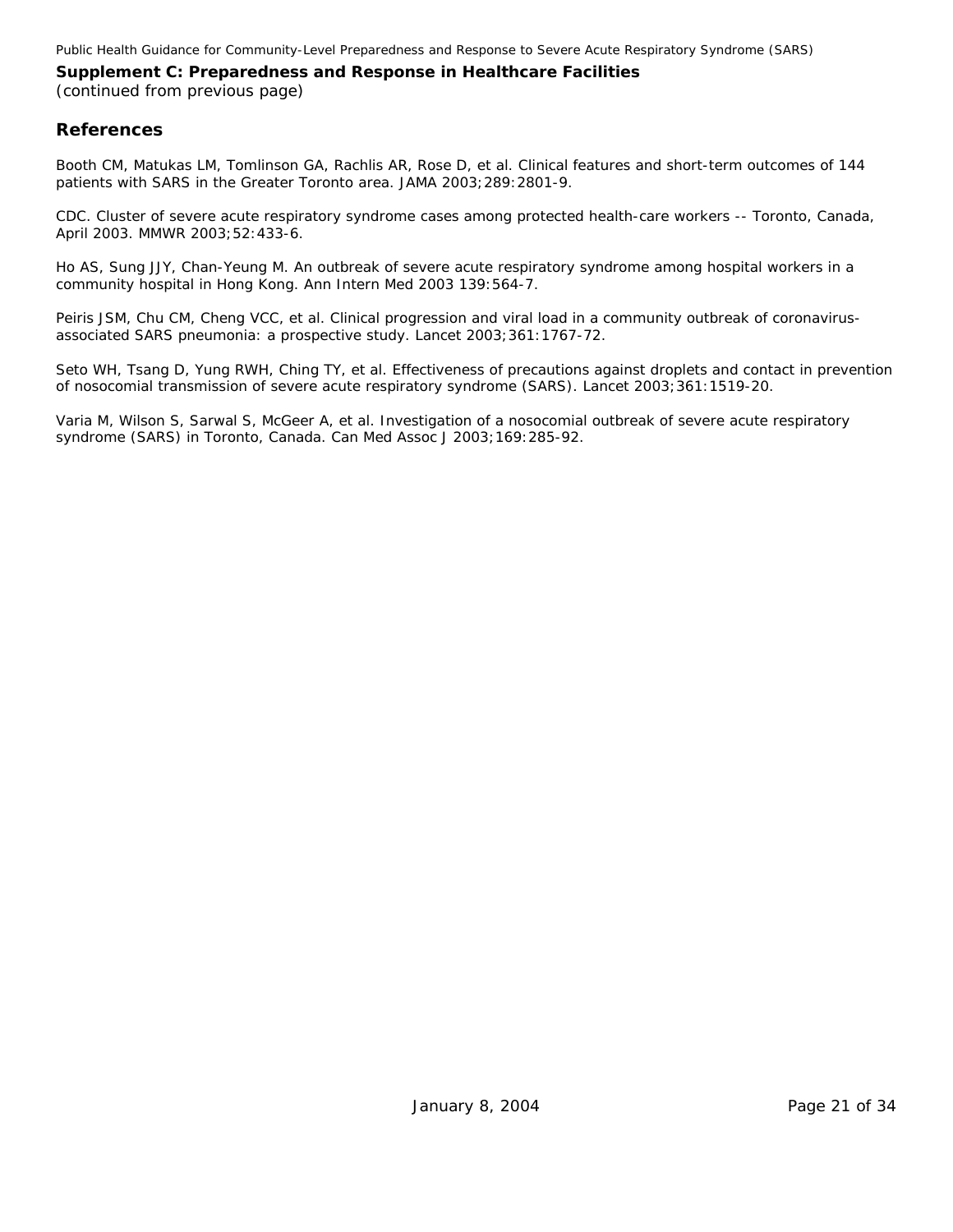## **Appendix C1 Matrices for SARS Response in Healthcare Facilities**

#### **Framework for Contingency Planning**

SARS-CoV transmission risks in healthcare facilities depend not only on the extent of SARS activity in the community and world but also on the level of SARS activity in the facility. Recommended strategies for SARS response are therefore based on the following framework, which provides options for escalating or otherwise modifying control measures based on facility-specific categories of SARS activity and transmission risks.

#### **Categories of SARS Activity and Transmission Risk in a Healthcare Facility**

**No cases of SARS in the facility** – Healthcare facilities in this category are those in which:

- No potential or known SARS patients are being cared for as inpatients or outpatients, AND
- No known transmission of SARS-CoV to patients, visitors, or healthcare workers has occurred.

**A few cases in the facility, but all cases are imported (NO nosocomial transmission)** – Facilities in this category are those that are providing care to a limited number of potential or known SARS cases as inpatients or outpatients (e.g., in the emergency department) but in which no recognized SARS-CoV transmission to other patients, visitors, or healthcare workers has occurred.

**A larger number of SARS cases in the facility OR nosocomial transmission with all cases linked to a clearly identified source** – Facilities in this category include those with an elevated risk of transmission due to:

- A large number of SARS patients,
- A significant number of unprotected exposures among patients, visitors, or healthcare workers, OR
- Transmission to other patients or to healthcare workers under circumstances in which the exposures are clearly understood and control measures are in place to prevent further spread.

**Cases attributed to nosocomial transmission with NO clearly identified source** – Facilities in this category include those with nosocomial transmission of SARS-CoV in which the presence of unlinked cases (i.e., cases in which the exposure risk cannot be clearly identified) makes it difficult to determine which patients and visitors may have been exposed; therefore, all new-onset febrile illnesses in patients and staff may represent SARS-CoV disease.

#### **Matrices for SARS Response in Healthcare Facilities**

The matrices on the following pages summarize suggested SARS control measures in healthcare facilities.

- For the **inpatient and emergency department settings** (Matrix 1), control measures depend on both the level of SARS activity in the facility and in the community. If SARS patients are seen in the facility's emergency department but no SARS patients are admitted to the facility, the **emergency department** may require more extensive control measures than the inpatient areas.
- In the **outpatient and long-term care settings** (Matrix 2 and Matrix 3), control measures depend on the level of SARS activity in the community.

These matrices are intended to provide guidance on potential control measures. Facilities will need flexibility in implementing control measures because requirements will likely change as an outbreak progresses and more information becomes available.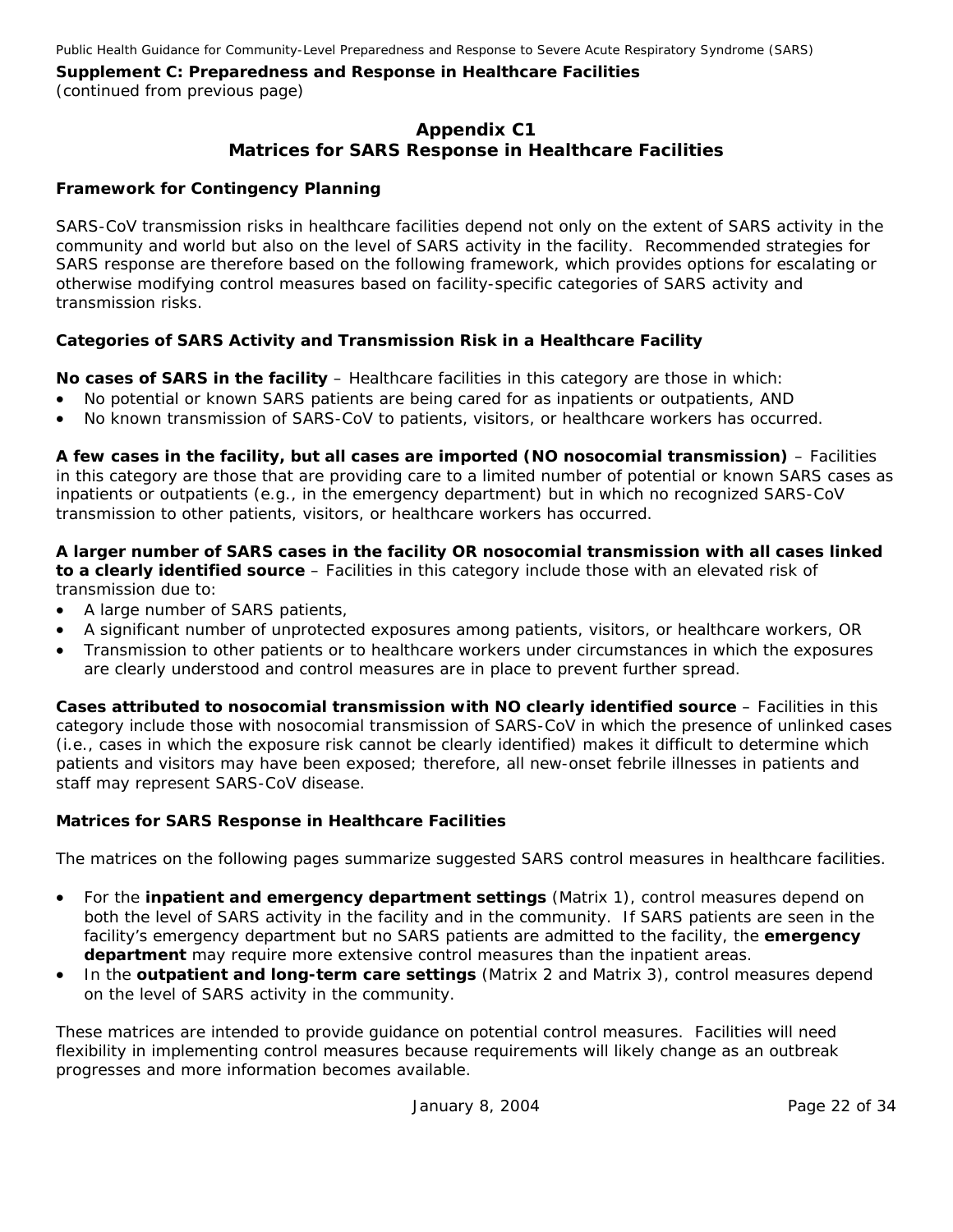(continued from previous page)

| <b>Level of SARS</b><br>activity       | <b>Suggested actions</b>                                                                                                                                                                                                                                                                                                                                                                                                                                                                                                                                                                                                                                                                                                                                                                                                                                                                                                                                                                                                                                                                                                                                                                                                                                                                                                                                                                                                                                                                                                                                                                                                                                                                                                                                                                                                                                                                                                                                                                                                                                                                                                                                                                                                                                                                                                                                                                                                                                                                                                                                                                                                                                                                                                                                                                                                                                                                                                     |
|----------------------------------------|------------------------------------------------------------------------------------------------------------------------------------------------------------------------------------------------------------------------------------------------------------------------------------------------------------------------------------------------------------------------------------------------------------------------------------------------------------------------------------------------------------------------------------------------------------------------------------------------------------------------------------------------------------------------------------------------------------------------------------------------------------------------------------------------------------------------------------------------------------------------------------------------------------------------------------------------------------------------------------------------------------------------------------------------------------------------------------------------------------------------------------------------------------------------------------------------------------------------------------------------------------------------------------------------------------------------------------------------------------------------------------------------------------------------------------------------------------------------------------------------------------------------------------------------------------------------------------------------------------------------------------------------------------------------------------------------------------------------------------------------------------------------------------------------------------------------------------------------------------------------------------------------------------------------------------------------------------------------------------------------------------------------------------------------------------------------------------------------------------------------------------------------------------------------------------------------------------------------------------------------------------------------------------------------------------------------------------------------------------------------------------------------------------------------------------------------------------------------------------------------------------------------------------------------------------------------------------------------------------------------------------------------------------------------------------------------------------------------------------------------------------------------------------------------------------------------------------------------------------------------------------------------------------------------------|
| No cases of<br>SARS in the<br>facility | Triage activities/facility access controls<br>1)<br>Notify the SARS coordinator or designee of any transfers from facilities that have<br>SARS cases.<br>In accordance with recommendations for respiratory hygiene/cough etiquette, instruct<br>٠<br>all patients with respiratory illnesses to perform hand hygiene and cover the<br>nose/mouth when coughing or sneezing. Manage these patients with Droplet<br>Precautions until determined that they are not needed.                                                                                                                                                                                                                                                                                                                                                                                                                                                                                                                                                                                                                                                                                                                                                                                                                                                                                                                                                                                                                                                                                                                                                                                                                                                                                                                                                                                                                                                                                                                                                                                                                                                                                                                                                                                                                                                                                                                                                                                                                                                                                                                                                                                                                                                                                                                                                                                                                                                    |
|                                        | In the presence of person-to person SARS-CoV transmission in the world but<br>٠<br>no known transmission in the area around the facility:<br>Place signs at all entry points detailing symptoms of and current epidemiologic<br>O<br>risk factors for SARS and directing persons meeting these criteria to an<br>appropriate area for evaluation.<br>Initiate screening of patients on entry to the emergency department for symptoms<br>O<br>and epidemiologic links suggesting SARS. Patients with fever or lower respiratory<br>symptoms and SARS risk factors should perform hand hygiene, wear a surgical<br>mask (if possible), and be isolated in accordance with the recommendations in<br>Supplement I. If airborne isolation is not possible, consider cohorting, with all<br>patients wearing surgical masks. Evaluate patients according to the algorithm<br>(Figure 2) in Clinical Guidance on the Identification and Evaluation of Possible<br>SARS-CoV Disease among Persons Presenting with Community-Acquired Illness<br>(www.cdc.gov/ncidod/sars/clinicalguidance.htm).<br>If a patient's risk of exposure to SARS-CoV is high (e.g., close contact with a<br>$\circ$<br>laboratory-confirmed case of SARS-CoV disease), the clinical criteria should be<br>expanded to include other early symptoms of SARS-CoV disease.<br>In the presence of SARS-CoV transmission in the area around the facility:<br>٠<br>All persons should perform hand hygiene on entry.<br>O<br>Actively screen all persons entering the facility for fever and lower respiratory<br>O<br>symptoms. All patients presenting with fever or lower respiratory symptoms<br>should perform hand hygiene, wear a surgical mask (if possible), and be isolated<br>for SARS in accordance with the recommendations in Supplement I. If airborne<br>isolation is not possible, consider cohorting, with all patients wearing surgical<br>masks. Evaluate patients according to the algorithm (Figure 2) in Clinical<br>Guidance on the Identification and Evaluation of Possible SARS-CoV Disease<br>among Persons Presenting with Community-Acquired Illness<br>(www.cdc.gov/ncidod/sars/clinicalquidance.htm).<br>If a patient's risk of exposure to SARS-CoV is high (e.g., close contact with a<br>laboratory-confirmed case of SARS-CoV disease), the clinical criteria should be<br>expanded to include other early symptoms of SARS-CoV disease.<br>Intake/triage staff should follow SARS infection control and PPE guidance, as<br>O<br>specified in Supplement I.<br>Limit visitors (e.g., one per patient per day).<br>O<br>Screen all visitors for SARS risk factors and symptoms.<br>O<br>Limit elective admissions and procedures.<br>$\circ$<br>Consider designating an area as a "SARS evaluation center" and sending all<br>O<br>patients presenting with fever or respiratory symptoms to the center for<br>evaluation. |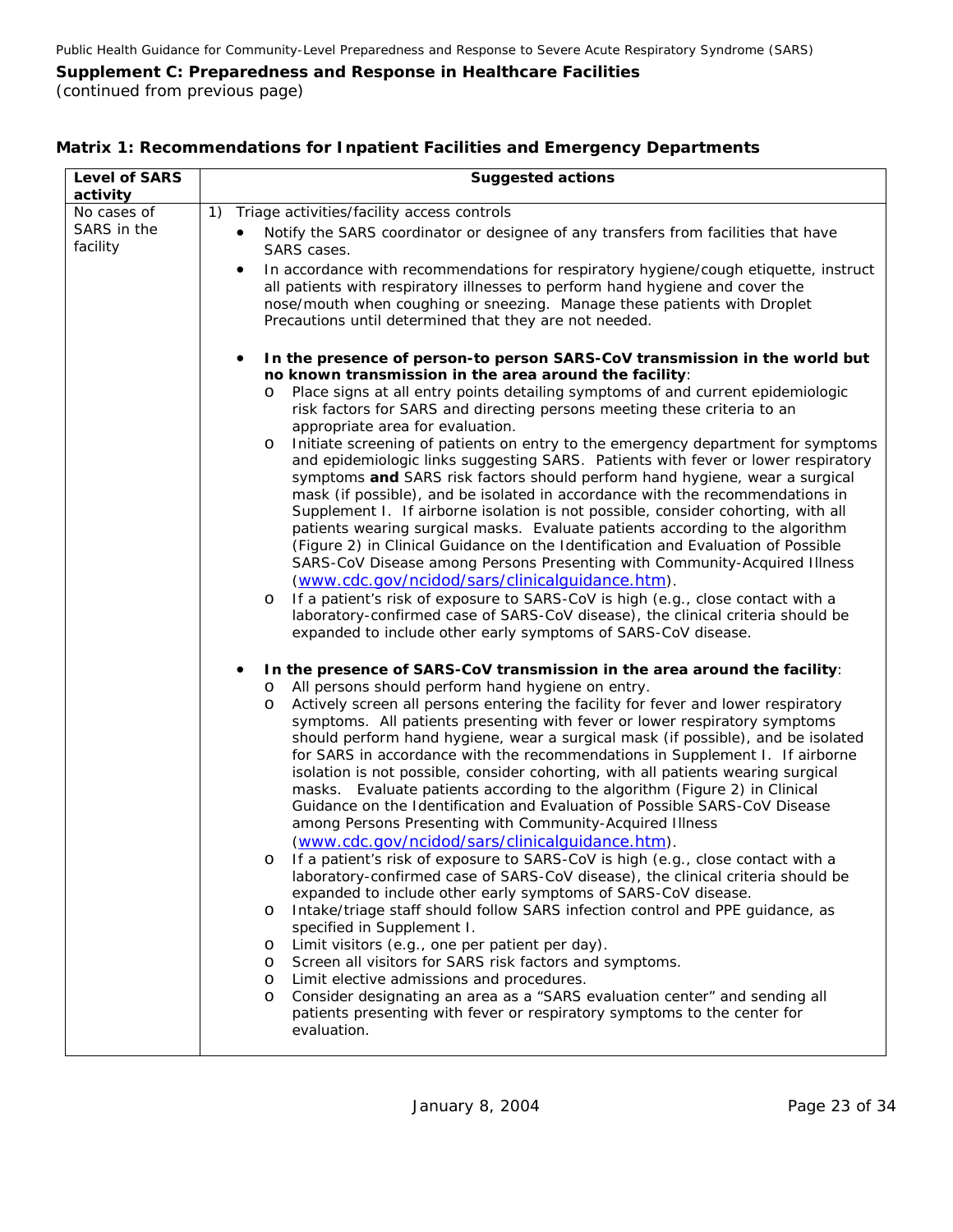(continued from previous page)

| <b>Level of SARS</b><br>activity       | <b>Suggested actions</b>                                                                                                                                                                                                                                                                                                                                                                                                                                                                                                                                                                                                                                                                                                                                                                                                                                                                                                                                                                                                                                                                    |
|----------------------------------------|---------------------------------------------------------------------------------------------------------------------------------------------------------------------------------------------------------------------------------------------------------------------------------------------------------------------------------------------------------------------------------------------------------------------------------------------------------------------------------------------------------------------------------------------------------------------------------------------------------------------------------------------------------------------------------------------------------------------------------------------------------------------------------------------------------------------------------------------------------------------------------------------------------------------------------------------------------------------------------------------------------------------------------------------------------------------------------------------|
| No cases of                            | 2) Patient placement                                                                                                                                                                                                                                                                                                                                                                                                                                                                                                                                                                                                                                                                                                                                                                                                                                                                                                                                                                                                                                                                        |
| SARS in the<br>facility<br>(continued) | In the presence of person-to-person SARS-CoV transmission in the world but<br>NO known transmission in the area around the facility:<br>Patients presenting with fever or lower respiratory symptoms and epidemiologic<br>$\circ$<br>risk factors for SARS should perform hand hygiene, wear a surgical mask (if<br>possible), and be isolated for SARS in accordance with the recommendations in<br>Supplement I. If airborne precautions are not possible, consider cohorting, with<br>all patients wearing surgical masks. Evaluate patients according to the algorithm<br>(Figure 2) in Clinical Guidance on the Identification and Evaluation of Possible<br>SARS-CoV Disease among Persons Presenting with Community-Acquired Illness<br>(www.cdc.gov/ncidod/sars/clinicalquidance.htm).<br>If a patient's risk of exposure is high (e.g., close contact with a laboratory-<br>O<br>confirmed case of SARS-CoV disease), the clinical criteria should be expanded to<br>include, in addition to fever or lower respiratory symptoms, the other early<br>symptoms of SARS-CoV disease. |
|                                        | In the presence of person-to-person SARS-CoV transmission in the world but<br>$\bullet$<br>NO known transmission in the area around the facility:<br>Patients presenting with fever or lower respiratory symptoms should perform<br>O<br>hand hygiene, wear a surgical mask (if possible), and be isolated in accordance<br>with the recommendations in Supplement I. If airborne isolation is not possible,<br>consider cohorting, with all patients wearing surgical masks.  Evaluate patients<br>according to the algorithm (Figure 2) in Clinical Guidance on the Identification<br>and Evaluation of Possible SARS-CoV Disease among Persons Presenting with<br><b>Community-Acquired Illness</b><br>(www.cdc.gov/ncidod/sars/clinicalquidance.htm).<br>If a patient's risk of exposure is high (e.g., close contact with a laboratory-<br>$\circ$<br>confirmed case of SARS-CoV disease), the clinical criteria should be expanded to<br>include, in addition to fever or lower respiratory symptoms, the other early<br>symptoms of SARS-CoV disease.                                |
|                                        | 3) Designated personnel<br>Assign only selected, trained, and fit-tested emergency department staff to evaluate<br>possible SARS cases. Staff should follow SARS infection control and PPE guidance, as<br>specified in Supplement I.<br>4) Surveillance                                                                                                                                                                                                                                                                                                                                                                                                                                                                                                                                                                                                                                                                                                                                                                                                                                    |
|                                        | Depending on directives from local/state health departments, consider reporting of<br>patients requiring hospitalization for unexplained pneumonia who have risk factors<br>for SARS, as specified in Supplement B.<br>5) Healthcare worker restrictions                                                                                                                                                                                                                                                                                                                                                                                                                                                                                                                                                                                                                                                                                                                                                                                                                                    |
|                                        | Healthcare workers should notify the SARS coordinator at each facility where they<br>work and have at least daily symptom checks if:<br>They are caring for a SARS patient in another facility.<br>$\circ$<br>They are also working in another facility that has reported nosocomial SARS-CoV<br>$\circ$<br>transmission.<br>They have close contact with SARS patients outside the hospital.<br>O                                                                                                                                                                                                                                                                                                                                                                                                                                                                                                                                                                                                                                                                                          |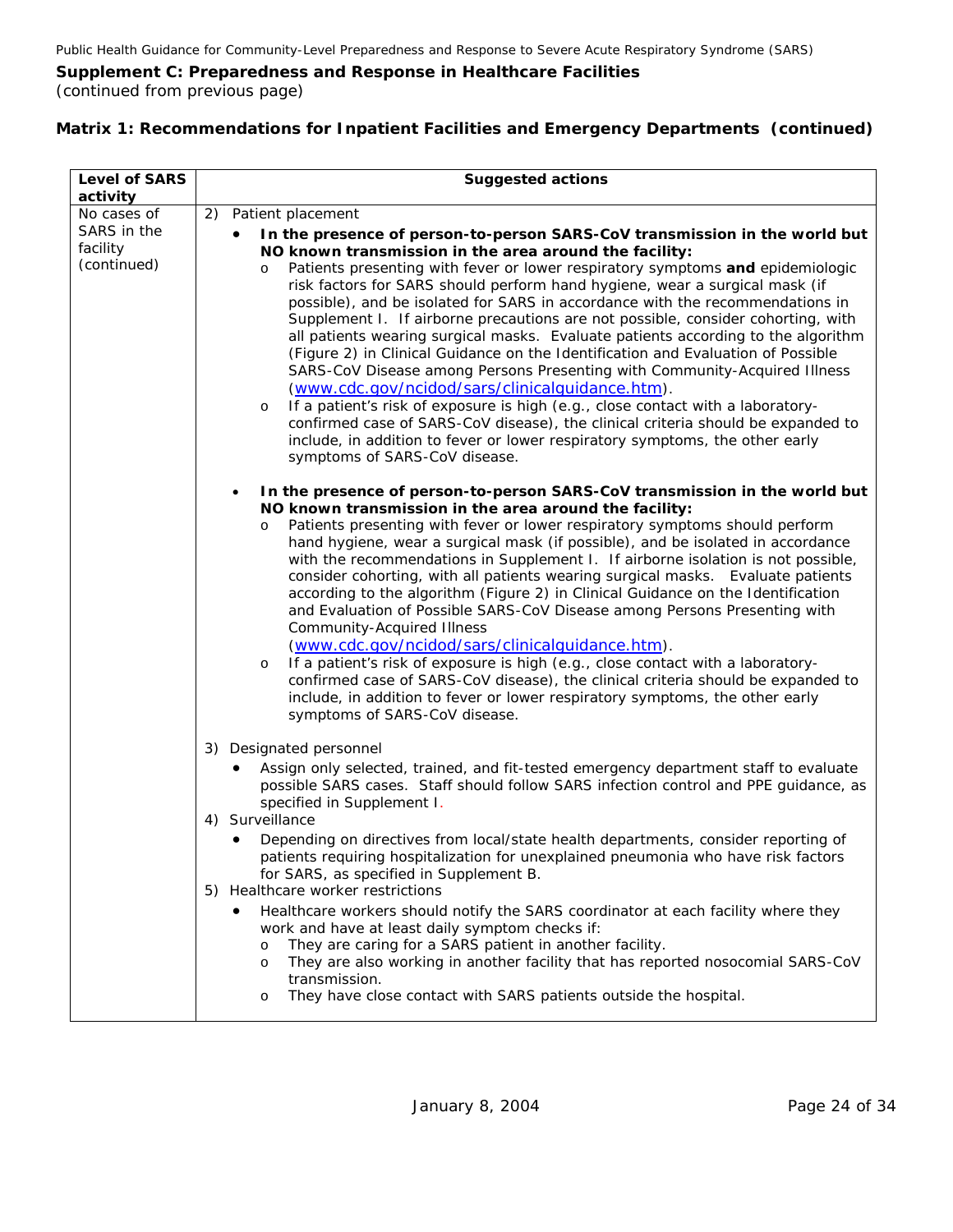(continued from previous page)

| <b>Level of SARS</b>                                      | <b>Suggested actions</b>                                                                                                                                                                                              |
|-----------------------------------------------------------|-----------------------------------------------------------------------------------------------------------------------------------------------------------------------------------------------------------------------|
| activity                                                  |                                                                                                                                                                                                                       |
| A few cases in the                                        | 1)<br>Triage activities/facility access controls                                                                                                                                                                      |
| facility, but all cases<br>are imported (NO<br>nosocomial | Same as for "No cases of SARS in the facility." Add:                                                                                                                                                                  |
|                                                           | No visitors to SARS patients unless necessary (e.g., parents, translators); visitors<br>must receive infection control training.                                                                                      |
| transmission)                                             | Designate specific SARS patient-flow routes (e.g., emergency department to<br>designated elevator to AIIR; AIIR to radiology).                                                                                        |
|                                                           | Clean rooms housing SARS patients in accordance with current recommendations<br>(see Supplement I).                                                                                                                   |
|                                                           | Patient placement<br>(2)                                                                                                                                                                                              |
|                                                           | Same as for "No cases of SARS in the facility." Add:                                                                                                                                                                  |
|                                                           | Place admitted known or potential SARS patients in AIIRs if available.                                                                                                                                                |
|                                                           | Consider cohorting admitted patients in private rooms on designated SARS units,<br>depending on personnel and availability of AIIRs. Modify designated floors/rooms<br>as possible.                                   |
|                                                           | Designated personnel<br>3)                                                                                                                                                                                            |
|                                                           | Same as for "No cases of SARS in the facility." Add:                                                                                                                                                                  |
|                                                           | Assign only selected, trained, and fit-tested staff to SARS patient care (includes<br>designated ancillary personnel).                                                                                                |
|                                                           | Assign a selected, trained, and fit-tested team with access to appropriate<br>respiratory protection (see Supplement I) for emergency resuscitation or respiratory<br>procedures in known or potential SARS patients. |
|                                                           | Surveillance<br>4)                                                                                                                                                                                                    |
|                                                           | Conduct active surveillance targeted to healthcare workers providing care to SARS<br>patients (e.g., symptom monitoring).                                                                                             |
|                                                           | Healthcare worker restrictions<br>5)                                                                                                                                                                                  |
|                                                           | Same as for "No cases of SARS in the facility." Add:                                                                                                                                                                  |
|                                                           | No eating or drinking in SARS patient-care areas.                                                                                                                                                                     |
|                                                           | Furlough healthcare workers with unprotected exposures to SARS patients during<br>high-risk procedures, and institute checks to evaluate possible symptoms.                                                           |
|                                                           | Healthcare workers with other (non-high-risk) unprotected exposures to a SARS<br>patient should undergo checks for possible symptoms. Furlough of these workers<br>could be considered.                               |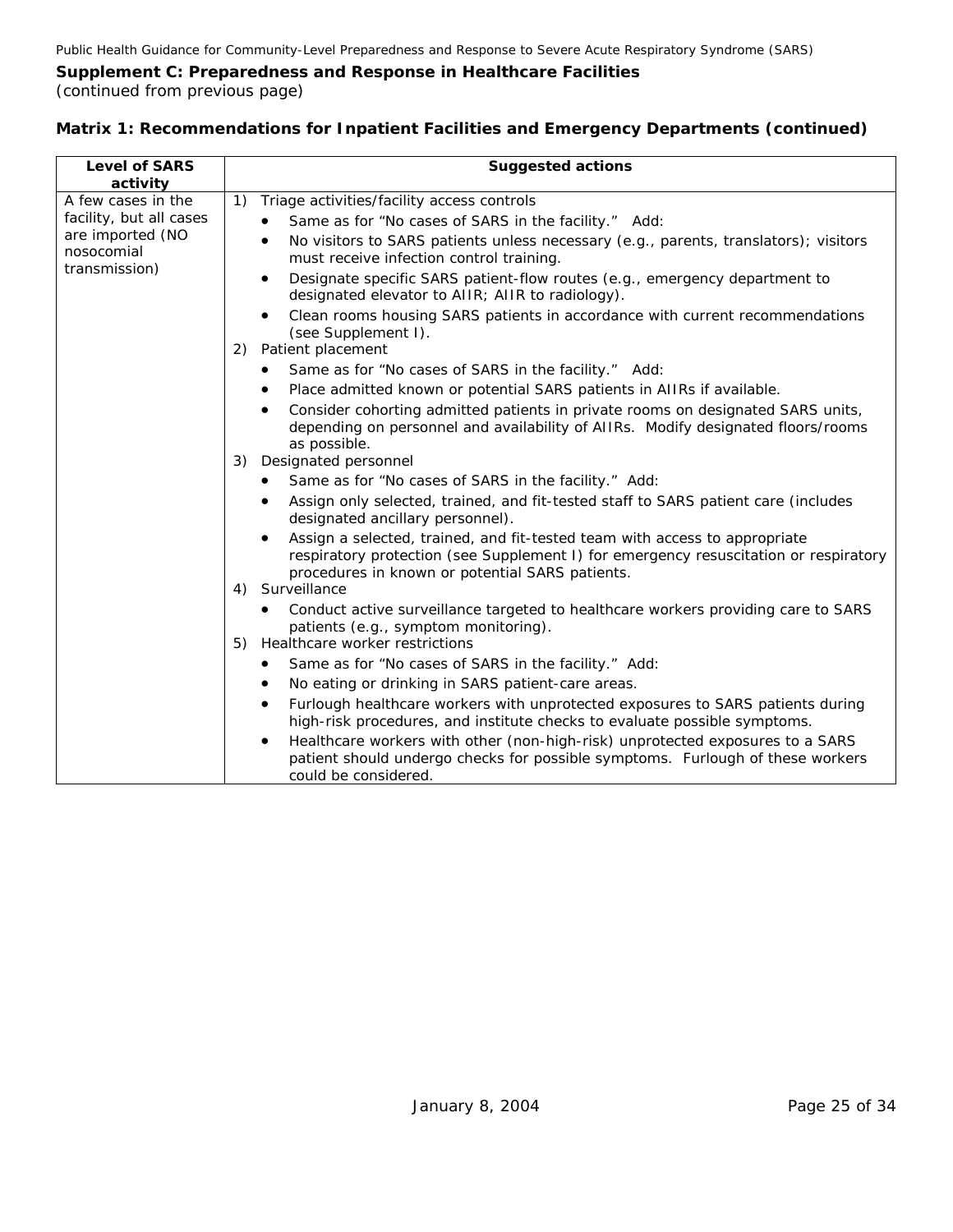(continued from previous page)

| <b>Level of SARS</b>                                                                                                                               | <b>Suggested actions</b>                                                                                                                                                                                                                                                                                                                                                                                                                                                                                                                                                                                                                                                                                                                                                                                                                                                                                                                                                                                                                                                                                                                                                                                                                                                                             |
|----------------------------------------------------------------------------------------------------------------------------------------------------|------------------------------------------------------------------------------------------------------------------------------------------------------------------------------------------------------------------------------------------------------------------------------------------------------------------------------------------------------------------------------------------------------------------------------------------------------------------------------------------------------------------------------------------------------------------------------------------------------------------------------------------------------------------------------------------------------------------------------------------------------------------------------------------------------------------------------------------------------------------------------------------------------------------------------------------------------------------------------------------------------------------------------------------------------------------------------------------------------------------------------------------------------------------------------------------------------------------------------------------------------------------------------------------------------|
| activity                                                                                                                                           |                                                                                                                                                                                                                                                                                                                                                                                                                                                                                                                                                                                                                                                                                                                                                                                                                                                                                                                                                                                                                                                                                                                                                                                                                                                                                                      |
| A larger number of<br>SARS cases in the<br>facility OR<br>nosocomial<br>transmission with all<br>cases linked to a<br>clearly identified<br>source | Triage activities/access controls<br>1)<br>Same as for "A few cases in the facility but all cases are imported." Add:<br>Regardless of the level of SARS activity in the community around the facility:<br>$\bullet$<br>Limit visitors (e.g., one per patient per day).<br>O<br>Maintain a log of all visitors to SARS patients to aid in contact tracing.<br>O<br>Limit elective admissions/procedures.<br>$\circ$<br>All healthcare workers and visitors should have a fever check and perform hand<br>O<br>hygiene on entry.<br>2) Patient placement<br>Same as for "A few cases in the facility but all cases are imported." Add:                                                                                                                                                                                                                                                                                                                                                                                                                                                                                                                                                                                                                                                                |
|                                                                                                                                                    | 3)<br>Designated personnel<br>Same as for "A few cases in the facility but all cases are imported."<br>Surveillance<br>4)<br>Implement active healthcare worker surveillance (symptom monitoring) throughout<br>the facility.<br>Monitor all healthcare worker absenteeism and illnesses (e.g., through the<br>$\bullet$<br>occupational medicine clinic); evaluate for links to known SARS cases.<br>Monitor for and evaluate all new fevers and lower respiratory illnesses among<br>$\bullet$<br>patients. Place any patient with unexplained fever or lower respiratory symptoms<br>on SARS precautions, and evaluate in accordance with the algorithm (Figure 2) in<br>Clinical Guidance on the Identification and Evaluation of Possible SARS-CoV Disease<br>among Persons Presenting with Community-Acquired Illness<br>(www.cdc.gov/ncidod/sars/clinicalquidance.htm).<br>If a patient's risk of exposure is high (e.g., close contact with a laboratory-<br>$\bullet$<br>confirmed case of SARS-CoV disease), the clinical criteria should be expanded to<br>include, in addition to fever or lower respiratory symptoms, the other early<br>symptoms of SARS-CoV disease.<br>Healthcare worker restrictions<br>5)<br>Same as for "A few cases in the facility but all cases are imported." |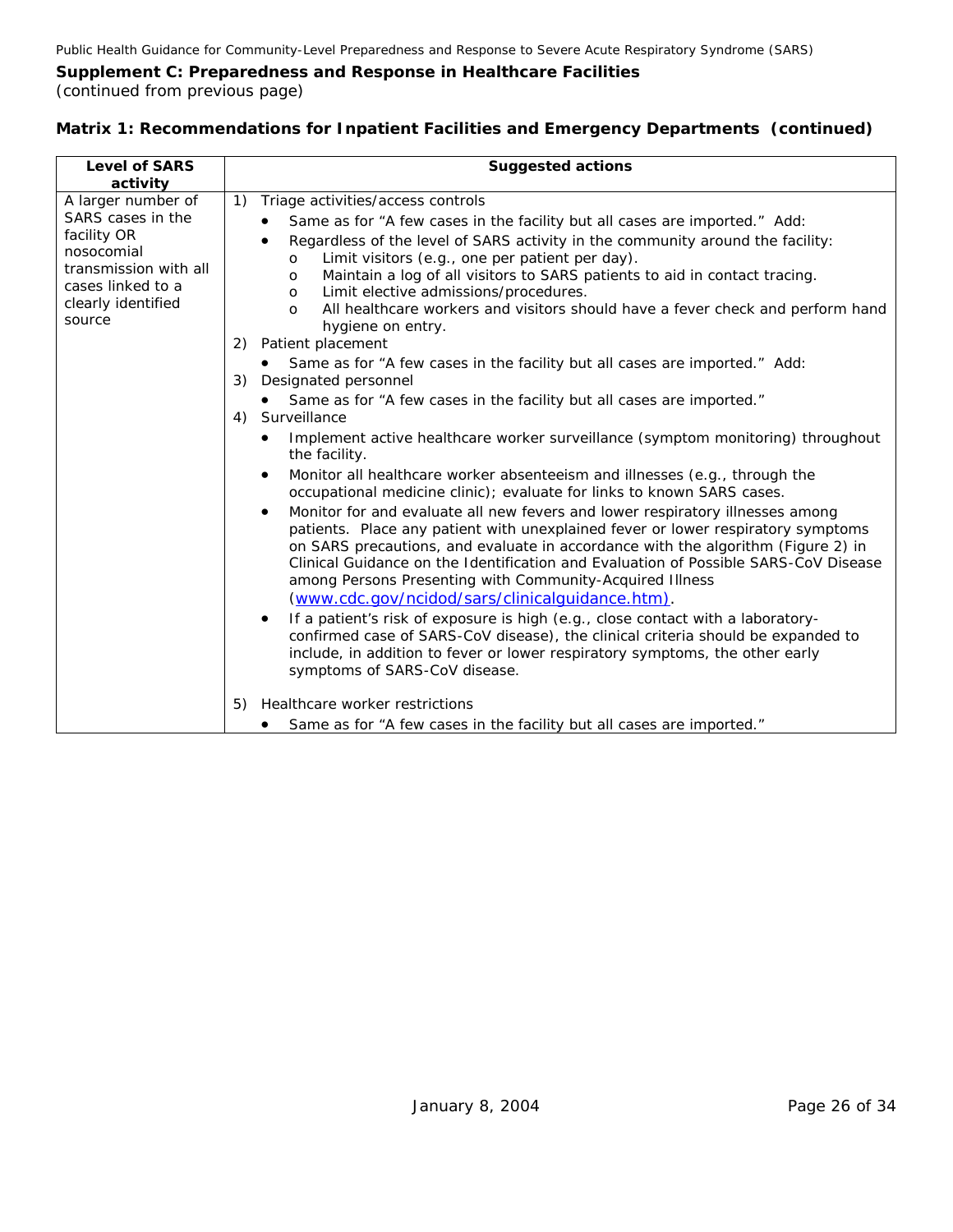| <b>Level of SARS</b><br>activity                                                          | <b>Suggested actions</b>                                                                                                                                                                                                                                                                                                                                                                                                                                                                                                                                                                                                                                                                                                   |
|-------------------------------------------------------------------------------------------|----------------------------------------------------------------------------------------------------------------------------------------------------------------------------------------------------------------------------------------------------------------------------------------------------------------------------------------------------------------------------------------------------------------------------------------------------------------------------------------------------------------------------------------------------------------------------------------------------------------------------------------------------------------------------------------------------------------------------|
| Cases attributed to<br>nosocomial<br>transmission with NO<br>clearly identified<br>source | Triage activities/access controls<br>$\left( \begin{matrix} 1 \end{matrix} \right)$<br>Same as for "A larger number of cases or linked transmission." Add:<br>No visitors allowed in hospital unless necessary (e.g., parents, translators); visitors<br>$\bullet$<br>must receive infection control training.                                                                                                                                                                                                                                                                                                                                                                                                             |
|                                                                                           | Close emergency department and facility to admissions and transfers.<br>$\bullet$<br>Patient placement<br>2)<br>Same as for "A larger number of cases or linked transmission." Add:<br>$\bullet$<br>Consider cohorting patients and staff to care for patients in the following<br>٠<br>categories:<br>Afebrile patients with no close SARS contact -- discharge as soon as medically<br>$\Omega$<br>indicated<br>Afebrile patients with close SARS contact -- discharge as soon as medically<br>O                                                                                                                                                                                                                         |
|                                                                                           | indicated, with contact restrictions and health department follow-up per<br>recommendations in Supplement D<br>Febrile or symptomatic patients not meeting case definition<br>$\mathbf{o}$<br>Patients meeting case definition<br>O<br>3)<br>Designated personnel<br>Same as for "A larger number of cases or linked transmission." Add:<br>٠<br>All persons in the facility should wear a surgical mask when not providing patient<br>care (this is not meant to serve as SARS PPE but to limit potential SARS-CoV<br>transmission from someone who develops SARS). When in contact with SARS<br>patients, all persons should continue to follow SARS infection control guidance and<br>PPE as specified in Supplement I. |
|                                                                                           | Surveillance<br>4)<br>Same as for "A larger number of cases or linked transmission." Add:<br>Place any patient with new fever or lower respiratory illness (not just unexplained)<br>on SARS precautions and evaluate in accordance with the SARS clinical algorithm.<br>If a patient's risk of exposure is high (e.g., close contact with a laboratory-<br>confirmed case of SARS-CoV disease), the clinical criteria should be expanded to<br>include, in addition to fever or lower respiratory symptoms, the other early<br>symptoms of SARS-CoV disease.                                                                                                                                                              |
|                                                                                           | Healthcare worker restrictions<br>5)<br>Same as for "A larger number of cases or linked transmission." Add:<br>Depending on staffing issues, either:<br>$\bullet$<br>Implement home/work restrictions for all healthcare workers in the facility, or<br>$\circ$<br>Restrict movement to work and home for all healthcare workers who worked in<br>$\Omega$<br>an area of the facility where nosocomial transmission may have occurred.                                                                                                                                                                                                                                                                                     |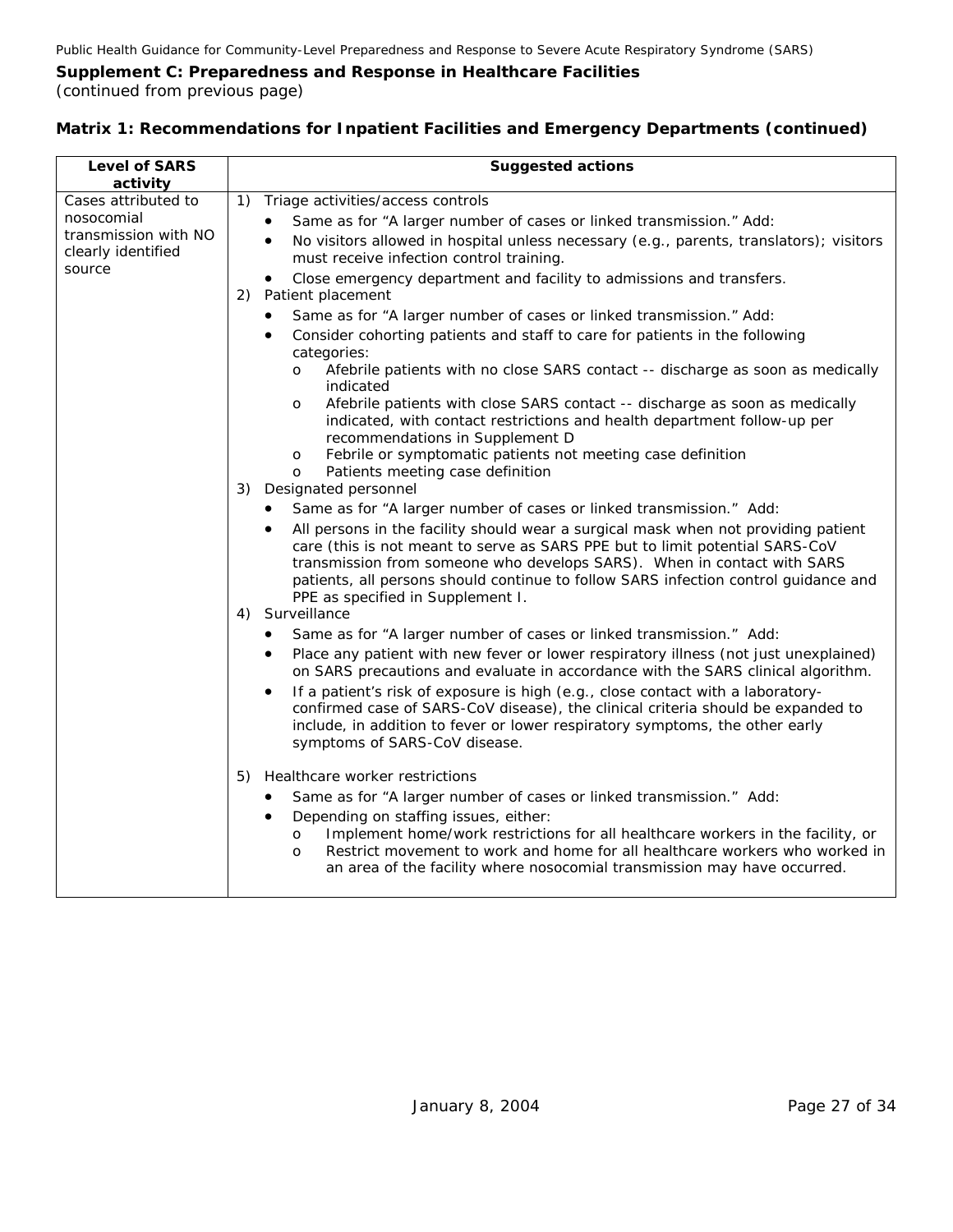(continued from previous page)

#### **Matrix 2: Recommendations for Outpatient Facilities/Areas**

| <b>Level of SARS</b><br>activity                                                     | <b>Suggested actions</b>                                                                                                                                                                                                                                                                                                                                                                                                                                                                                                                                                                                                                                                                                                                                                                                                                                                                                                                                                                                                                                                                             |
|--------------------------------------------------------------------------------------|------------------------------------------------------------------------------------------------------------------------------------------------------------------------------------------------------------------------------------------------------------------------------------------------------------------------------------------------------------------------------------------------------------------------------------------------------------------------------------------------------------------------------------------------------------------------------------------------------------------------------------------------------------------------------------------------------------------------------------------------------------------------------------------------------------------------------------------------------------------------------------------------------------------------------------------------------------------------------------------------------------------------------------------------------------------------------------------------------|
| No person-to-person<br><b>SARS</b> transmission<br>reported anywhere in<br>the world | Patient screening and precautions<br>1)<br>In accordance with recommendations for respiratory hygiene/cough etiquette,<br>instruct all patients with symptoms of a respiratory infection to perform hand<br>hygiene and cover the nose/mouth. Manage these patients with Droplet<br>Precautions until it is determined that they are not needed. If there are likely<br>to be delays in moving patients out of the waiting area, consider dividing the<br>area so that patients with respiratory illnesses do not sit near others.<br>Healthcare worker precautions<br>2)<br>Healthcare workers seeing patients with respiratory illness should use Droplet<br>Precautions.<br>During respiratory illness season, intake/triage staff should practice frequent<br>hand hygiene and could be given the option of wearing surgical masks.<br>Infrastructure issues<br>3)<br>The facility will need a supply of waterless hand-hygiene products, surgical<br>masks, and other applicable PPE and will need to consider the logistics of<br>implementing a respiratory hygiene/cough etiquette strategy. |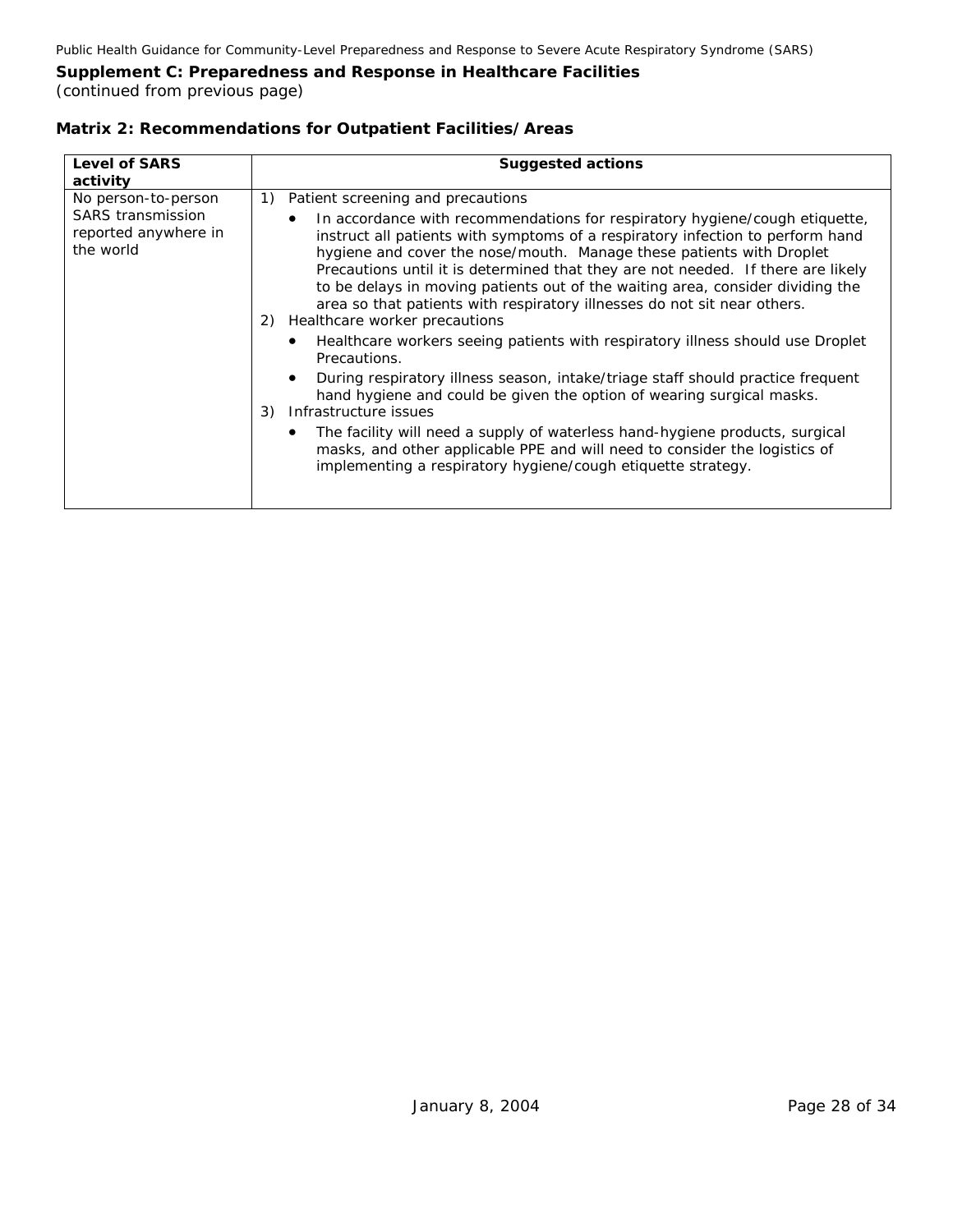#### **Matrix 2: Recommendations for Outpatient Facilities/Areas (continued)**

| <b>Level of SARS</b><br>activity                                                                                                   | <b>Suggested actions</b>                                                                                                                                                                                                                                                                                                                                                                                                                                                                                                                                                                                                                                                                                                                                                                                                                                                                                                                                                                                                                                                                                                                                                                                                                                                                                                                                                                                                                                                                                                                                                                                                                                                                                                                                                                                                                                 |
|------------------------------------------------------------------------------------------------------------------------------------|----------------------------------------------------------------------------------------------------------------------------------------------------------------------------------------------------------------------------------------------------------------------------------------------------------------------------------------------------------------------------------------------------------------------------------------------------------------------------------------------------------------------------------------------------------------------------------------------------------------------------------------------------------------------------------------------------------------------------------------------------------------------------------------------------------------------------------------------------------------------------------------------------------------------------------------------------------------------------------------------------------------------------------------------------------------------------------------------------------------------------------------------------------------------------------------------------------------------------------------------------------------------------------------------------------------------------------------------------------------------------------------------------------------------------------------------------------------------------------------------------------------------------------------------------------------------------------------------------------------------------------------------------------------------------------------------------------------------------------------------------------------------------------------------------------------------------------------------------------|
| Presence of person-to-<br>person SARS<br>transmission worldwide<br>but no known<br>transmission in the area<br>around the facility | Patient screening and precautions<br>1)<br>Same as for "No person-to-person SARS transmission in the world." Add:<br>Screen all patients and visitors with fever or lower respiratory symptoms for<br>$\bullet$<br>SARS epidemiologic links (e.g., travel to endemic areas or contact with known<br>cases).<br>Instruct anyone with fever or lower respiratory symptoms and epidemiologic<br>٠<br>risks for SARS to wear a surgical mask (if tolerated) and to perform hand<br>hygiene. Place these patients immediately in a private room. Transfer these<br>patients as soon as possible to a facility where they can be isolated<br>appropriately during the evaluation. Notify receiving facilities that the patient is<br>being sent for evaluation of SARS.<br>If a patient's risk of exposure is high (e.g., close contact with a laboratory-<br>$\bullet$<br>confirmed case of SARS-CoV disease), the clinical criteria should be expanded to<br>include, in addition to fever or lower respiratory symptoms, the other early<br>symptoms of SARS-CoV disease.<br>Manage outpatients in accordance with Clinical Guidance on the Identification<br>$\bullet$<br>and Evaluation of Possible SARS-CoV Disease among Persons Presenting with<br><b>Community-Acquired Illness</b><br>(www.cdc.gov/ncidod/sars/clinicalguidance.htm).<br>Healthcare worker precautions<br>2)<br>Same as for "No person-to-person SARS transmission in the world." Add:<br>Healthcare workers who are in direct contact with patients who might have<br>$\bullet$<br>SARS should wear full SARS PPE (see Supplement I).<br>Infrastructure issues<br>3)<br>Same as for "No person-to-person SARS transmission in the world." Add:<br>The facility will need a supply of PPE (e.g., gowns, gloves, eye protection,<br>$\bullet$<br>respirators [N-95 or higher level]). |
| Known transmission in<br>the area around the<br>facility                                                                           | 1) Patient screening and precautions<br>Screen all patients and visitors for fever and lower respiratory symptoms both<br>when appointments are made and when they arrive at the clinic. Refer persons<br>with these symptoms to a facility where they can be isolated appropriately<br>during evaluation. Warn receiving facilities that the patient is being sent for<br>evaluation of SARS.<br>If a patient's risk of exposure is high (e.g., close contact with a laboratory-<br>confirmed case of SARS-CoV disease), the clinical criteria should be expanded to<br>include, in addition to fever or respiratory symptoms, the other early symptoms<br>of SARS-CoV disease.<br>Healthcare worker precautions<br>2)<br>Same as for "Person-to-person SARS transmission worldwide but no known<br>transmission in the area around the facility."<br>Infrastructure issues<br>3)<br>Same as for "Person-to-person SARS transmission worldwide but no known<br>transmission in the area around the facility."                                                                                                                                                                                                                                                                                                                                                                                                                                                                                                                                                                                                                                                                                                                                                                                                                                           |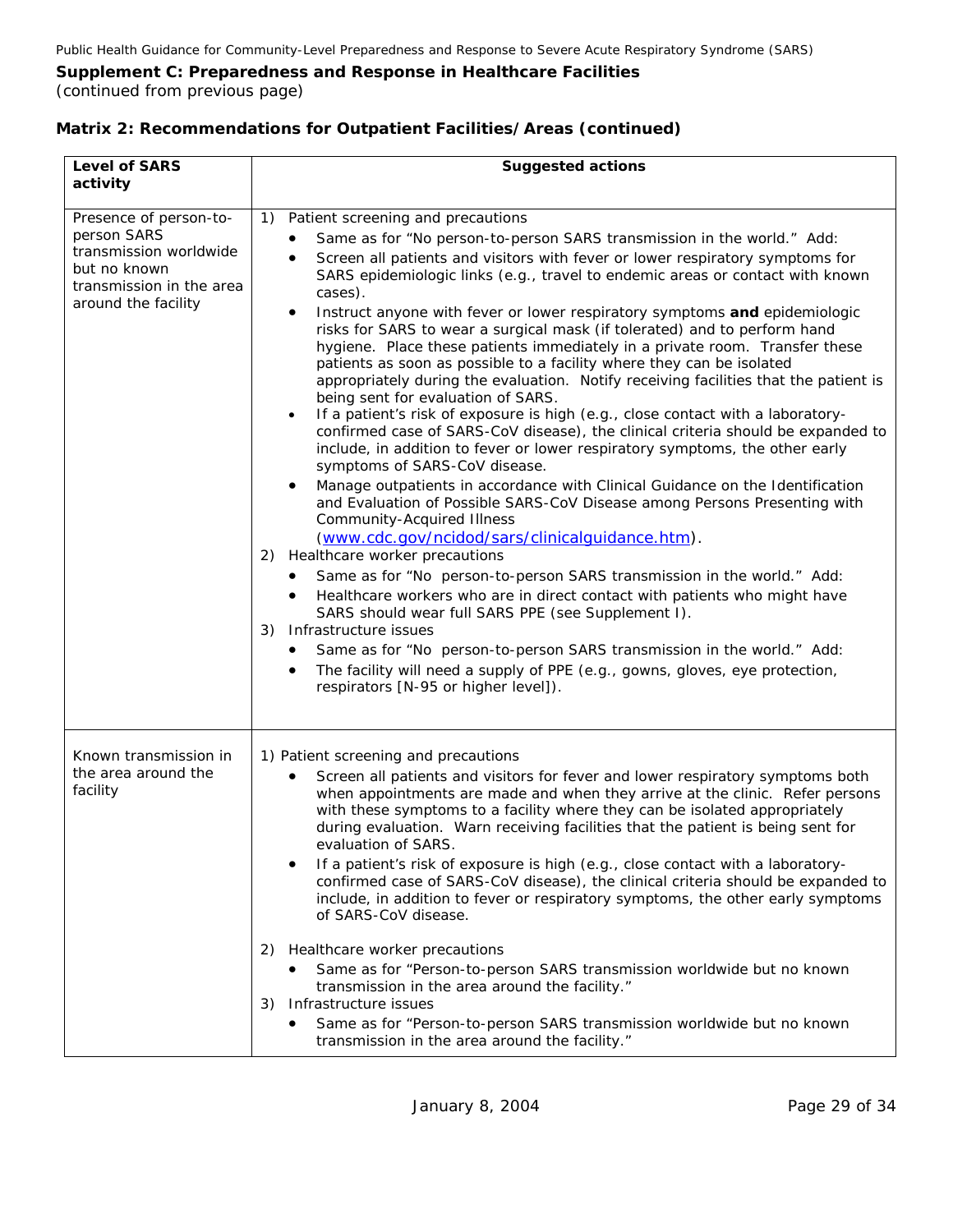(continued from previous page)

#### **Level of SARS activity** *Suggested actions*  No person-to-person SARS transmission reported anywhere in the world 1) Patient precautions • In accordance with recommendations for respiratory hygiene/cough etiquette, patients who develop symptoms of a respiratory infection should be placed on Droplet Precautions until determined that they are not needed. 2) Healthcare worker precautions • Healthcare workers seeing patients with respiratory illness should use Droplet Precautions and practice frequent hand hygiene. 3) Infrastructure issues • The facility will need supplies for Droplet Precautions (masks, gloves and gowns) and hand hygiene. Presence of person-toperson SARS transmission worldwide, but no known transmission in the area around the facility 1) Patient precautions Same as for "No person-to-person SARS transmission reported anywhere in the world." Add: • Screen all potential admissions for symptoms and epidemiologic links to SARS. 2) Healthcare worker precautions • Same as for "No person-to-person SARS transmission reported anywhere in the 3) Infrastructure issues • Same as for "No person-to-person SARS transmission reported anywhere in the 4) Access controls • cases. Visitors with symptoms and epidemiologic links should not be allowed world." world." Visitors should be screened for symptoms and epidemiologic links to SARS into the facility. Known transmission i n the area around the facility 1) Pati ent precautions • Same as for "No person-to-person SARS transmission reported anywhere in the • evaluated according to the algorithm (Figure 2) in *Clinical Guidance on the s Identification and Evaluation of Possible SARS-CoV Disease among Person* world." All new admissions should be evaluated at an acute-care facility (no direct admissions). Patients with fever or lower respiratory symptoms should be *Presenting with Community-Acquired Illness* [\(www.cdc.gov/ncidod/sars/clinicalguidance.htm](http://www.cdc.gov/ncidod/sars/clinicalguidance.htm)) before being admitted. • who develop such illness to an acute-care facility for evaluation. Acute-care facilities should be notified that the patients are being transferred for evaluation 2) Healthcare worker precautions • Same as for "No person-to-person SARS transmission reported anywhere in the • *valuation of* algorithm (Figure 2) in *Clinical Guidance on the Identification and E* Patients who are asymptomatic but had exposures should be observed for 10 days for the development of symptoms before they are admitted. If there is significant transmission in the community around the facility, initiate surveillance for nosocomial lower respiratory illness, and transfer all patients of SARS. world." Healthcare workers should undergo symptom monitoring. Symptomatic healthcare workers should be furloughed and evaluated according to the *Possible SARS-CoV Disease among Persons Presenting with Community-Acquired Illness* (www.cdc.gov/ncidod/sars/clinicalguidance.htm). 3) Infrastructure issues • Same as for "No person-to-person SARS transmission reported anywhere i n the world."

#### **Matrix 3: Recommendations for Long-Term Care Facilities**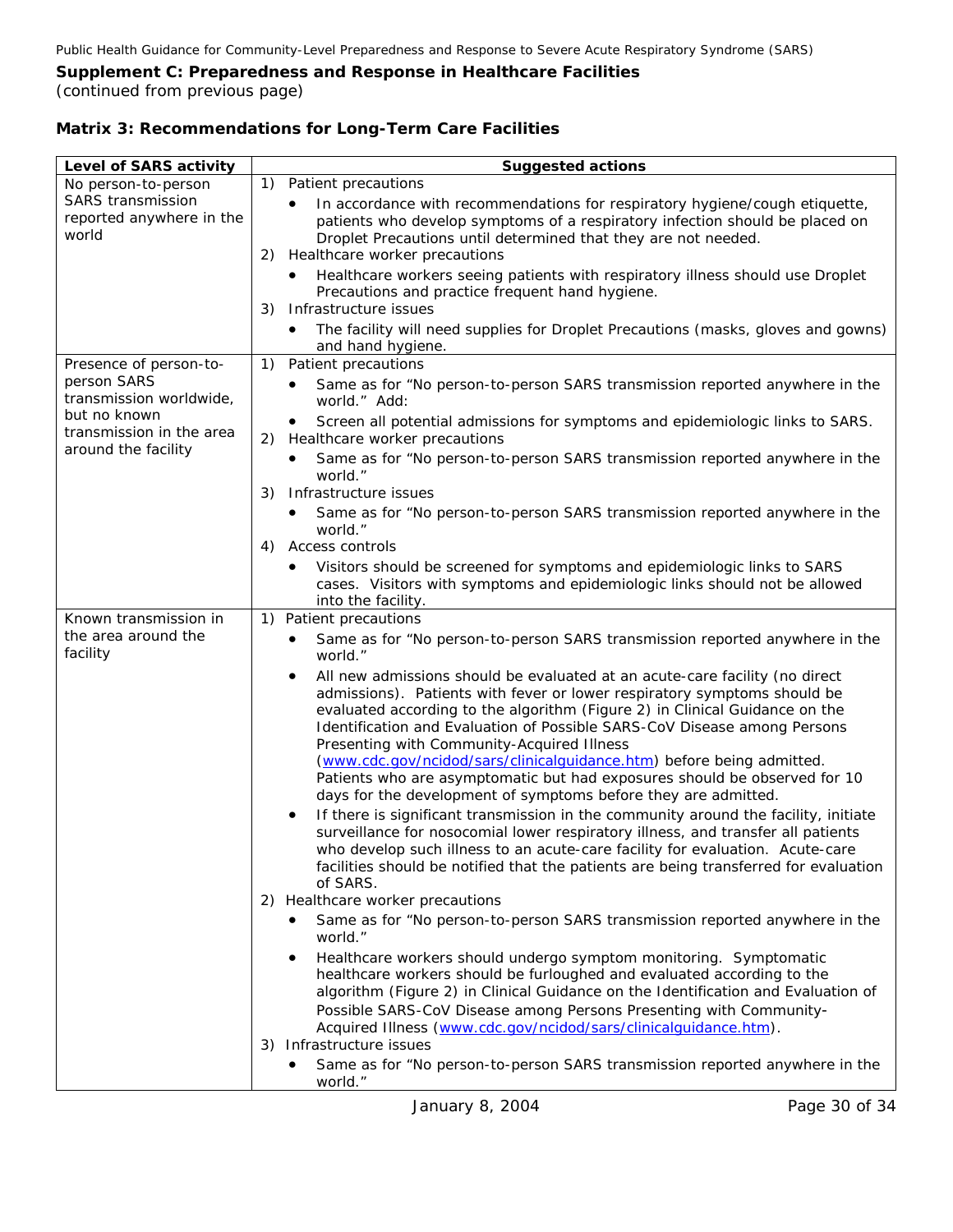| Access controls                                                 |
|-----------------------------------------------------------------|
| Visitors should be actively screened for symptoms.              |
| Visitors with symptoms should not be allowed into the facility. |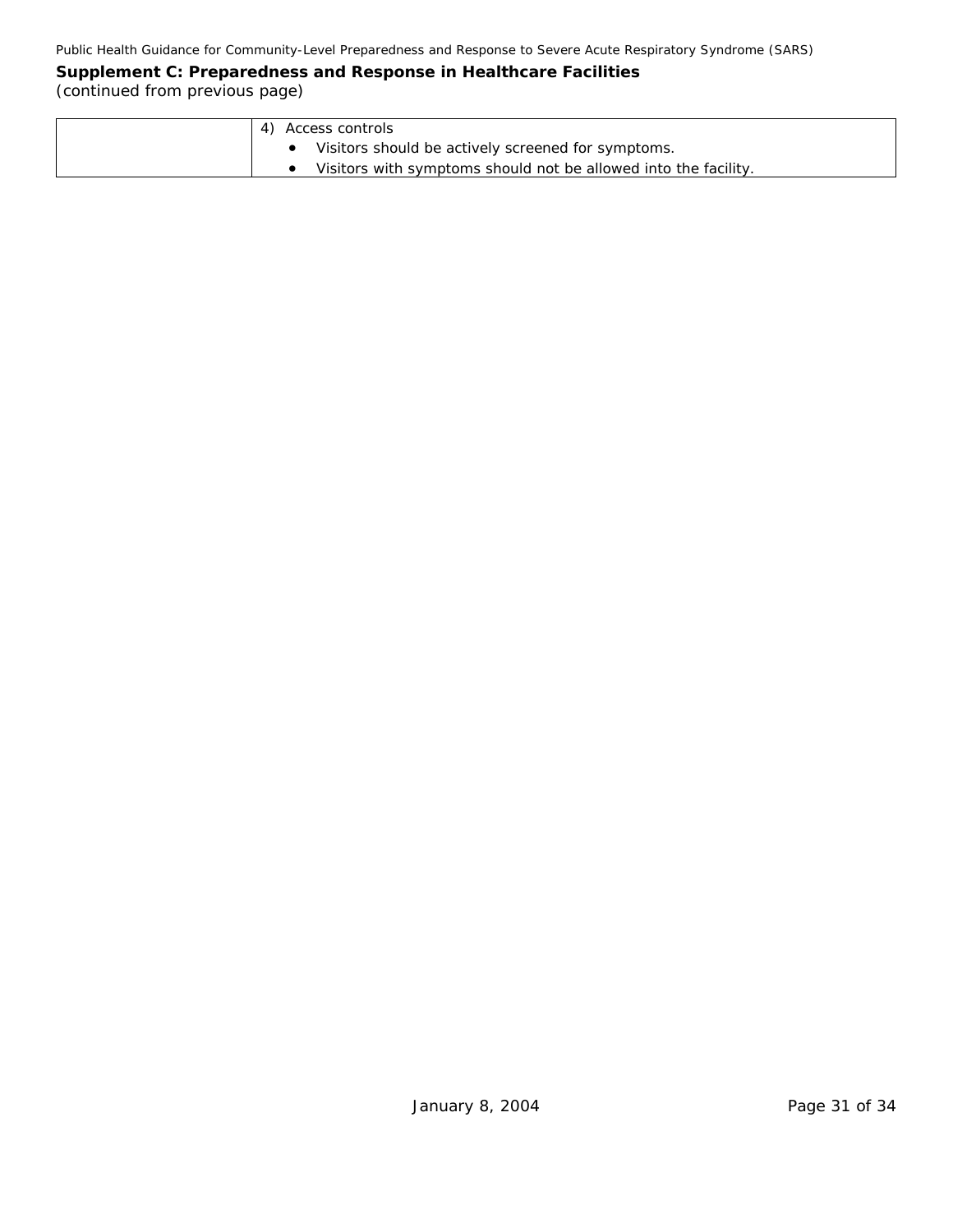## **Appendix C2 Checklist for SARS Preparedness in Healthcare Facilities**

The most common source of transmission of SARS-CoV has been healthcare facilities. Consequently, control of spread in healthcare facilities is critical to controlling SARS. The keys to quickly controlling SARS are rapid and appropriate decision making and rapid and effective implementation of response activities. The need for rapid and effective responses requires that planning and preparedness activities precede SARS-CoV activity.

The following checklist is a planning tool for healthcare providers. The checklist format is not intended to set forth mandatory requirements or establish national standards for healthcare preparedness. Rather, each healthcare facility should determine for itself whether it is adequately prepared for disease outbreaks in accordance with its own procedures.

#### **Structure for planning and decision making**

- Designate a planning and response committee that includes representatives from a variety of departments (e.g., administration, infection control, hospital epidemiology, etc.)
- □ Identify the local or state health department contact who will serve as liaison for SARS preparedness planning and response.
- Identify a SARS coordinator to serve as the facility's point of contact for communication of information internally and externally.

#### **Written SARS preparedness and response plan**

- Develop written policies and work practices for SARS patients that minimize the risk of transmission to other patients, healthcare workers, and visitors.
- Define a system to review and update the plan as new information and strategies develop.

#### **Function and capacity of the facility to respond to SARS**

- Test the facility's SARS response capabilities of the facility by using "table top" or other exercises.
- Identify criteria and methods for measuring compliance with the implementation of response activities.
- Develop strategies to quickly correct deficiencies in implementation of response activities.

#### **Surveillance, screening, triage, and evaluation in healthcare facilities**

- Ensure that clinicians can promptly detect, report, and manage potential SARS patients.
- Identify a local or state health department contact to coordinate surveillance for cases of SARS.
- Develop measures for symptom monitoring and reporting of healthcare workers and patients potentially exposed to SARS-CoV, in accordance with public health recommendations.
- Educate clinical healthcare providers about signs and symptoms of and risk factors for SARS-CoV disease.
- Be prepared to recognize and report unusual clusters of pneumonia.
- Know where and how to promptly report a potential SARS case to hospital and public health officials.
- Develop procedures for rapidly implementing appropriate isolation and infection practices for potential SARS patients.
- Develop procedures to perform an appropriate and safe evaluation of patients with SARS-like illnesses that accounts for level of SARS-CoV transmission.

#### **Infection control, isolation, and cohorting measures, and environmental controls**

- Develop comprehensive isolation and infection control guidelines and strategies for patient-related activities in the hospital and optimal overall safety of staff, patients, and visitors.
- Develop a patient placement and transport plan that ensures appropriate isolation and infection control strategies to minimize the risk of transmission to staff, patients, and visitors.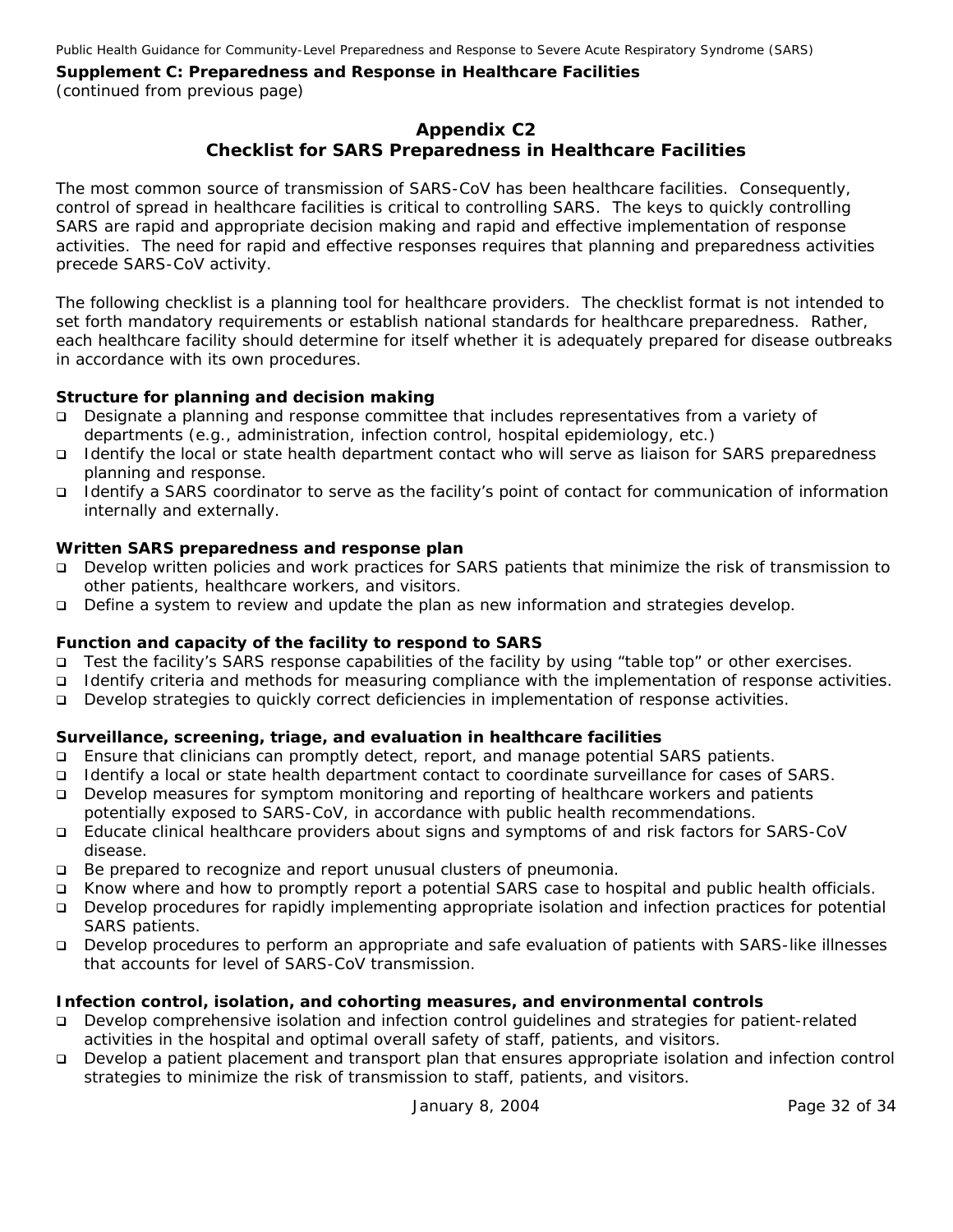(continued from previous page)

- Develop a plan to formally monitor and reinforce compliance with PPE measures and to update those measures as needed as a SARS outbreak progresses.
- Develop optimal patient placement strategies that account for the availability of AIIRs.
- Review and ensure that air-handling capacity of rooms is adequate for isolation and infection control needs of SARS patients.

#### **Exposure reporting and evaluation of risk**

Educate staff regarding:

- □ Modes of SARS-CoV transmission
- Risks associated with different patient-care procedures
- Risks to healthcare workers, patients, and visitors
- Importance of reporting exposures and illness
- How and to whom to report SARS-CoV exposures and illness

#### **Administrative and organizational activities**

- Determine the minimum number and categories of personnel needed to care for a single patient or small group of patients on a given day.
- Determine whether a small group of staff, including ancillary staff, could be assigned responsibility for providing initial care for SARS patients.
- For teaching hospitals, determine what role, if any, students and other trainees (e.g., residents, fellows) will play in the care of SARS patients.
- Develop a strategy to meet the staffing needs as the number of SARS patients increases and/or personnel become ill or are quarantined.
- Develop a strategy to ensure the availability of a sufficient number of infection control practitioners (ICPs) to allow for daily monitoring and assessment of all patient-care areas.
- Develop a plan for healthcare workers that includes criteria for furloughs and work restrictions, appropriate measures to help healthcare workers comply with restrictions (including access to mental health professionals), follow-up after unprotected exposures to SARS patients, and notification of multiple facilities at which they work.
- Establish criteria and protocols for controlling access to hospitals, including admissions, transfers, discharges, and visitors.
- Develop a plan that determines when and how to involve security services to enforce access limitations.
- Establish criteria and protocols to determine when to close the facility to new admissions and transfers.
- Assess anticipated needs for consumable and durable resources required to provide care for various numbers of SARS patients, and develop a plan to meet the extra need.
- Develop a back-up plan to deal with the possibility of limited supplies.

#### **Communication and reporting**

- Establish a mechanism and contacts for regular communications with the state and local health departments.
- Develop a plan to communicate with and report to health departments information on SARS activity in the healthcare facility and information on exposed visitors.
- Develop a plan for discharge of SARS patients and appropriate follow-up and case management in the community.
- Address jurisdictional and procedural issues for the investigation of nosocomial SARS outbreaks.
- Develop a plan to provide daily updates to the infection control staff and the hospital administration regarding SARS activity in the facility and the community.